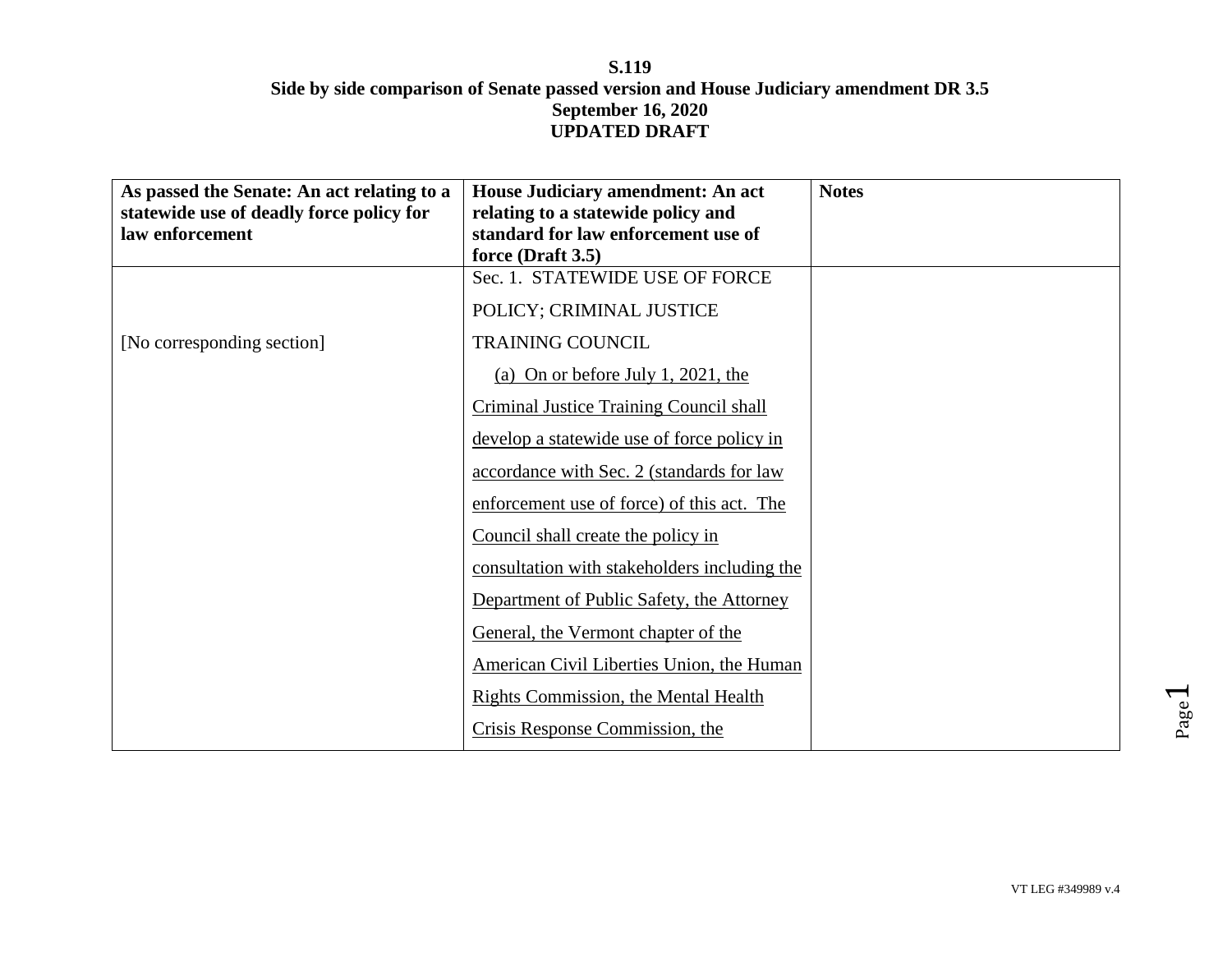| Executive Director for Racial Equity, the      |  |
|------------------------------------------------|--|
| Racial Disparities in the Criminal and         |  |
| <b>Juvenile Justice System Advisory Panel,</b> |  |
| Vermont Psychiatric Survivors, Inc.,           |  |
| individuals representing communities of        |  |
| color, individuals representing other          |  |
| historically marginalized communities, and     |  |
| individuals with expertise in mental health    |  |
| issues. The Council shall be responsible for   |  |
| the collaborative development of the policy    |  |
| in partnership with these representatives as   |  |
| well as obtaining the input of a broad cross   |  |
| section of Vermonters. The policy shall        |  |
| provide comprehensive, plain language          |  |
| standards that meet the requirements of this   |  |
| section and Sec. 2 of this act and are         |  |
| consistent with best practices while           |  |
| strengthening relationships between law        |  |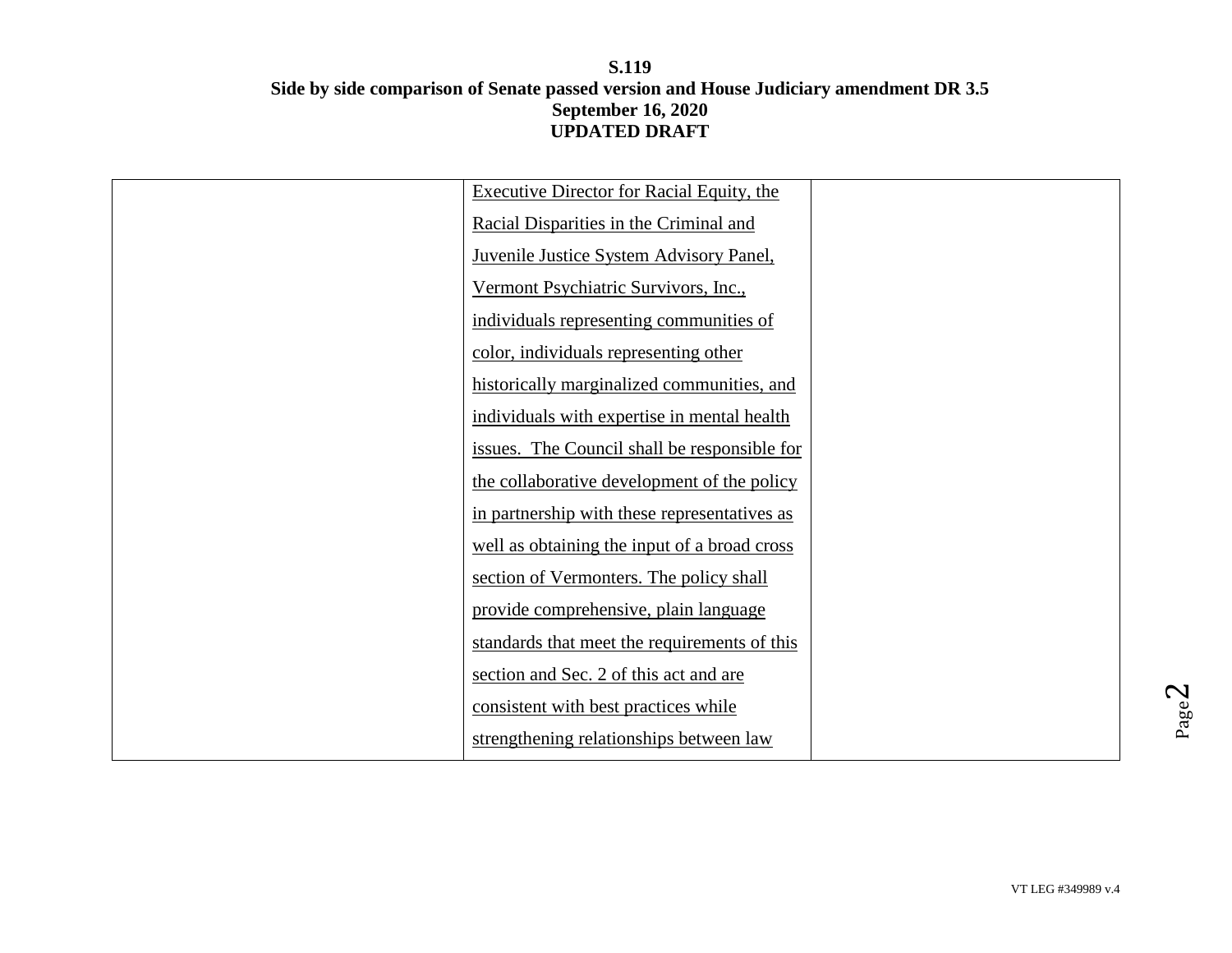| enforcement agencies and the diverse           |  |
|------------------------------------------------|--|
| communities they serve.                        |  |
| (b) The use of force policy shall              |  |
| address, at a minimum:                         |  |
| (1) detailed explanations of the               |  |
| different levels of force and the              |  |
| circumstances where they may come into         |  |
| play;                                          |  |
| (2) detailed explanations of standards         |  |
| of officer decision-making and conduct as      |  |
| they relate to the duty to use force only      |  |
| when necessary;                                |  |
| (3) detailed explanations of the               |  |
| "totality of the circumstances" standard as    |  |
| it relates to a variety of encounters with the |  |
| public;                                        |  |
| (4) detailed explanations of officers'         |  |
| duty to de-escalate actual or potential        |  |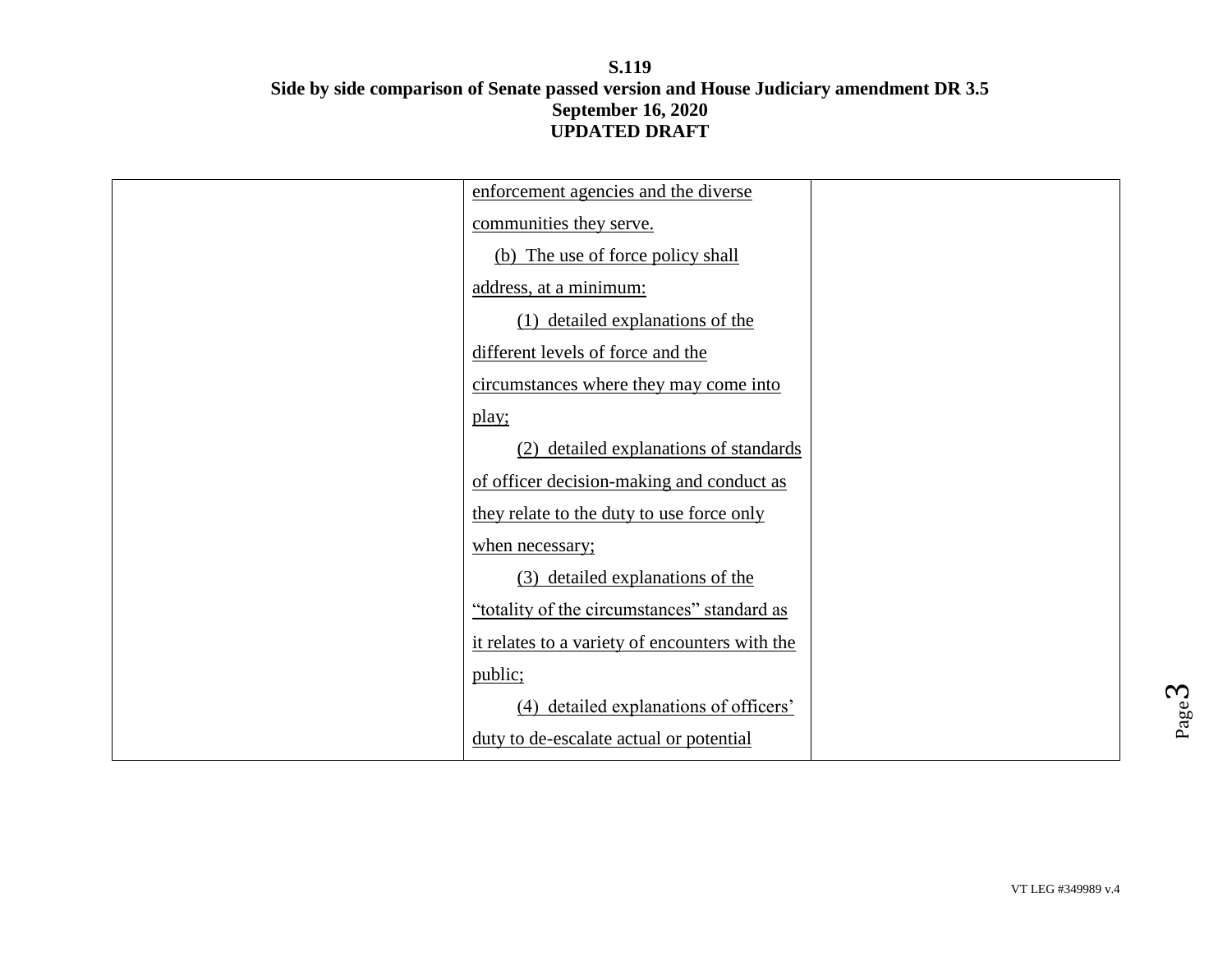| conflict when feasible, including specific   |  |
|----------------------------------------------|--|
| examples of de-escalation techniques:        |  |
| (5) standards for documenting and            |  |
| assessing officers' use of force;            |  |
| (6) a mechanism for incorporating            |  |
| lessons learned from use of force incidents  |  |
| into improved policies, practices, and       |  |
| training;                                    |  |
| (7) a mechanism for reviewing and            |  |
| updating the policy at reasonable intervals; |  |
| and                                          |  |
| (8) the required duration and                |  |
| frequency of training on the policy.         |  |
| (c) Upon the approval of the use of          |  |
| force policy by the Criminal Justice         |  |
| Training Council, it shall become the use of |  |
| force policy for every State, county, and    |  |
| municipal law enforcement agency and         |  |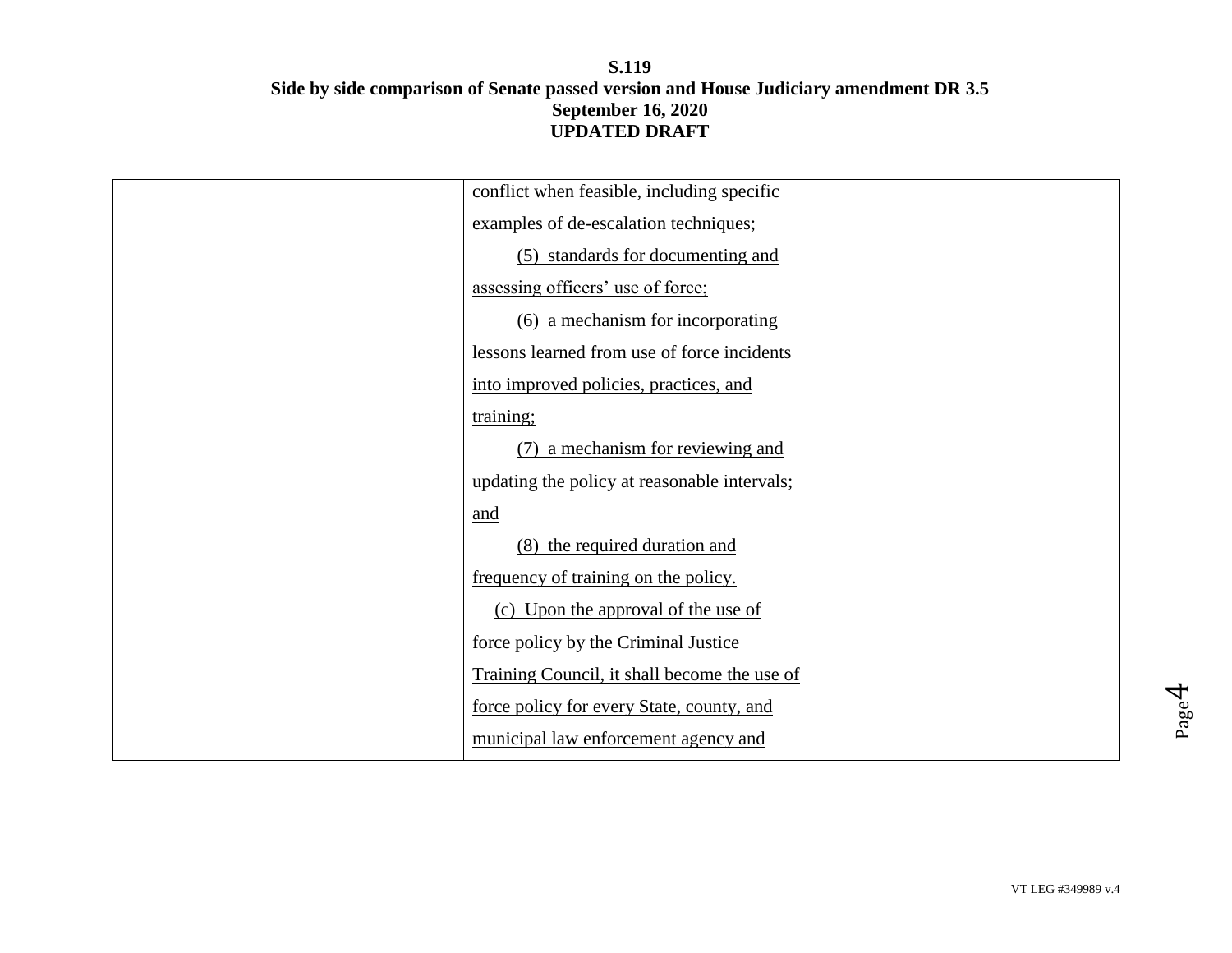| every constable who exercises law            |  |
|----------------------------------------------|--|
| enforcement authority pursuant to 24         |  |
| V.S.A. § 1936a and who is trained in         |  |
| compliance with section 2358 of this title.  |  |
| (d) If a law enforcement agency or           |  |
| constable that is required to adopt a policy |  |
| pursuant to subsection (c) of this section   |  |
| fails to do so on or before September 1,     |  |
| 2021, that agency or constable shall be      |  |
| deemed to have adopted, and shall follow     |  |
| and enforce, the model policy issued by the  |  |
| Criminal Justice Training Council.           |  |
| Sec. 2. 20 V.S.A. § 2368 is added to read:   |  |
| § 2368. STANDARDS FOR LAW                    |  |
| ENFORCEMENT USE OF FORCE                     |  |
|                                              |  |
|                                              |  |

Page L∩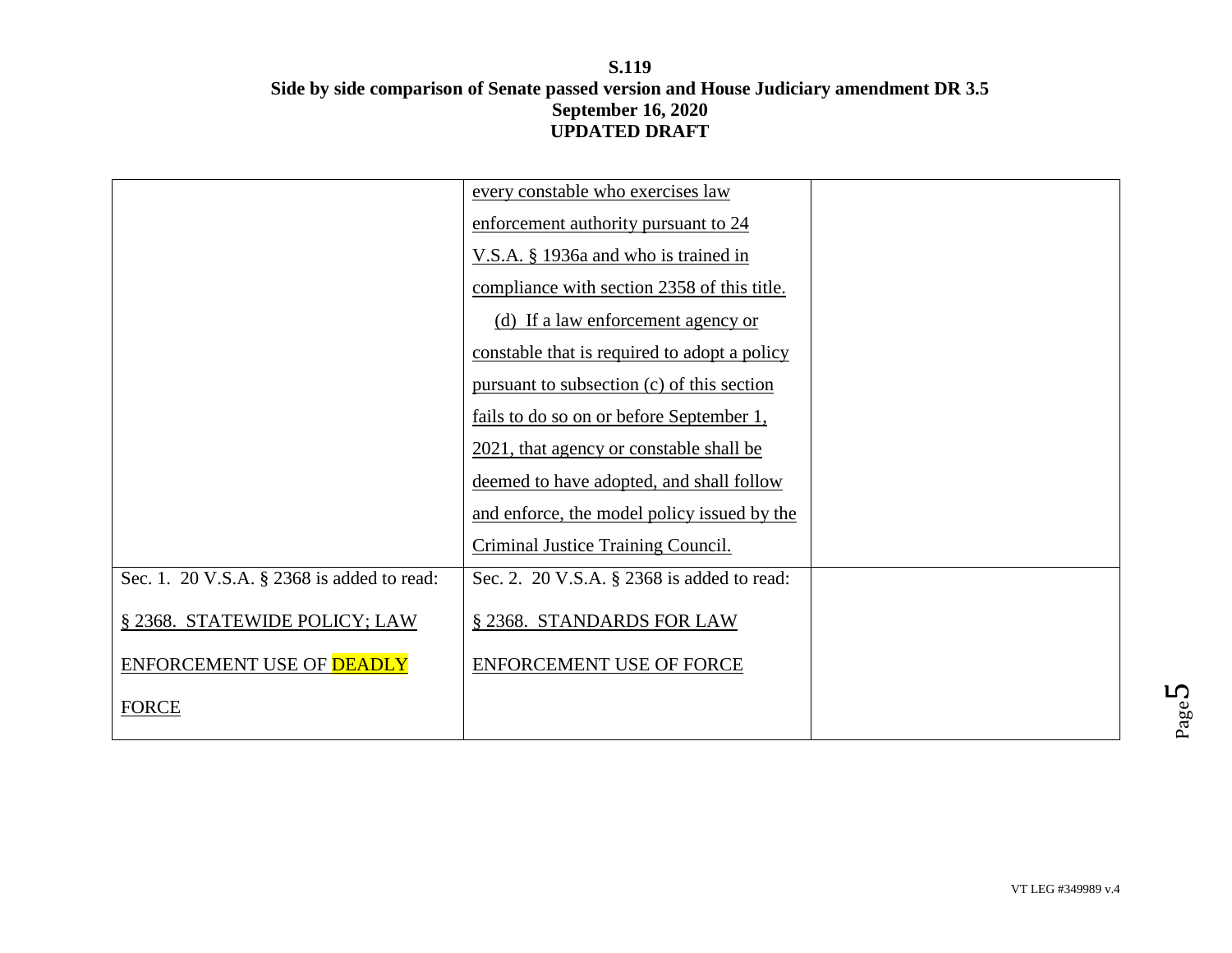| Definitions. As used in this section:<br>(a) | (a) Definitions. As used in this section:   |  |
|----------------------------------------------|---------------------------------------------|--|
|                                              | (1) "Force" means the physical              |  |
|                                              | coercion employed by a law enforcement      |  |
|                                              | officer to compel a person's compliance     |  |
|                                              | with the officer's instructions.            |  |
| "Deadly force" means any use of              | (2) "Deadly force" means any use of         |  |
| force that creates a substantial risk of     | force that creates a substantial risk of    |  |
| causing death or serious bodily injury.      | causing death or serious bodily injury.     |  |
| "Imminent threat of death or                 | (3) "Imminent threat of death or            |  |
| serious bodily injury" means when, based     | serious bodily injury" means when, based    |  |
| on the totality of the circumstances, a      | on the totality of the circumstances, a     |  |
| reasonable officer in the same situation     | reasonable officer in the same situation    |  |
| would believe that a person has the present  | would believe that a person has the present |  |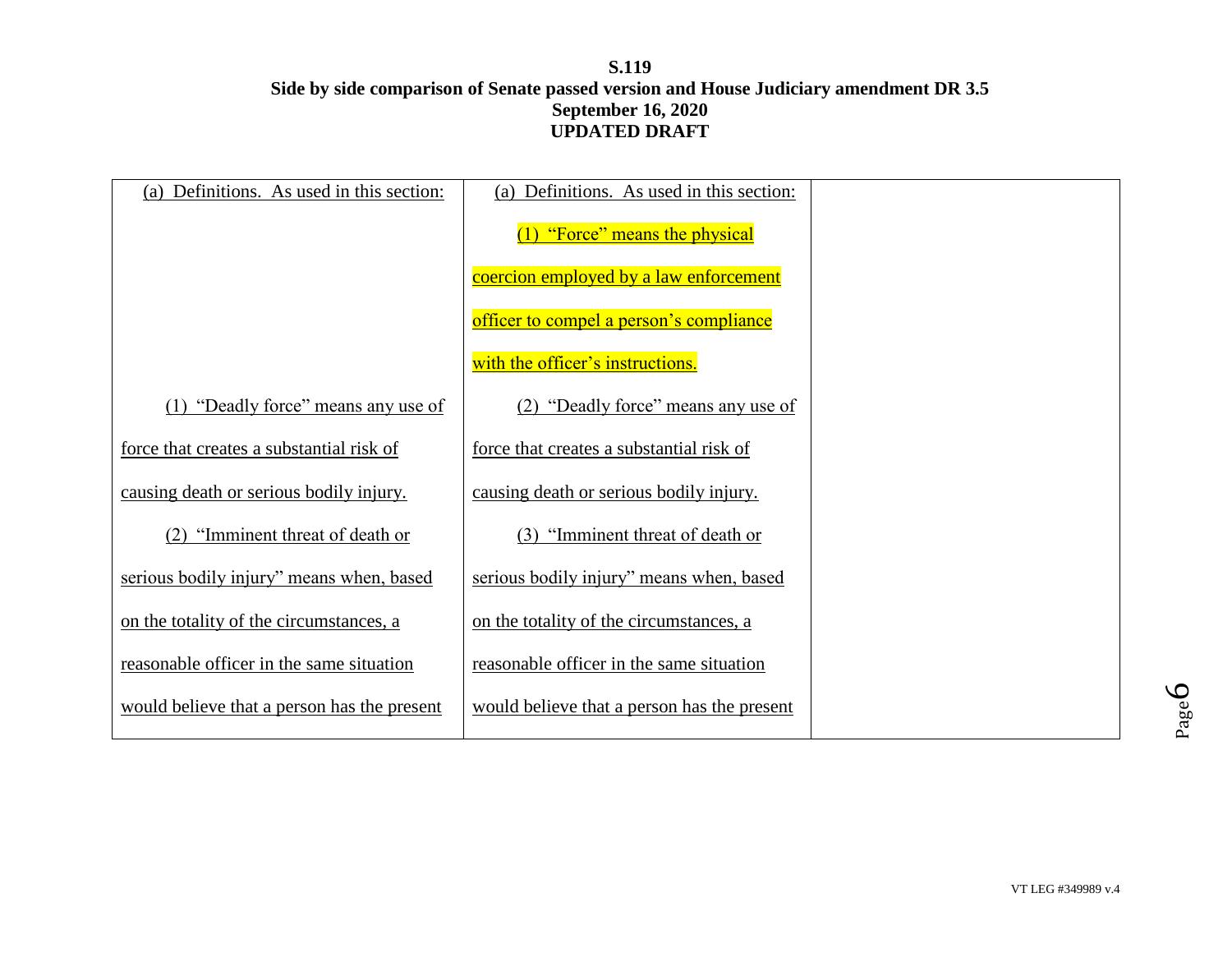| ability, opportunity, and apparent intent to  | ability, opportunity, and apparent intent to  |  |
|-----------------------------------------------|-----------------------------------------------|--|
| immediately cause death or serious bodily     | immediately cause death or serious bodily     |  |
| injury to the law enforcement officer or      | injury to the law enforcement officer or      |  |
| another person. An imminent harm is not       | another person. An imminent threat is not     |  |
| merely a fear of future harm, no matter how   | merely a fear of future harm, no matter how   |  |
| great the fear and no matter how great the    | great the fear and no matter how great the    |  |
| likelihood of the harm, but is one that, from | likelihood of the harm, but is one that, from |  |
| appearances, must be instantly confronted     | appearances, must be instantly confronted     |  |
| and addressed.                                | and addressed.                                |  |
| (3) "Law enforcement officer" shall           | (4) "Law enforcement officer" shall           |  |
| have the same meaning as in 20 V.S.A. $\S$    | have the same meaning as in 20 V.S.A. $\S$    |  |
| 2351a.                                        | 2351a.                                        |  |
|                                               |                                               |  |
|                                               |                                               |  |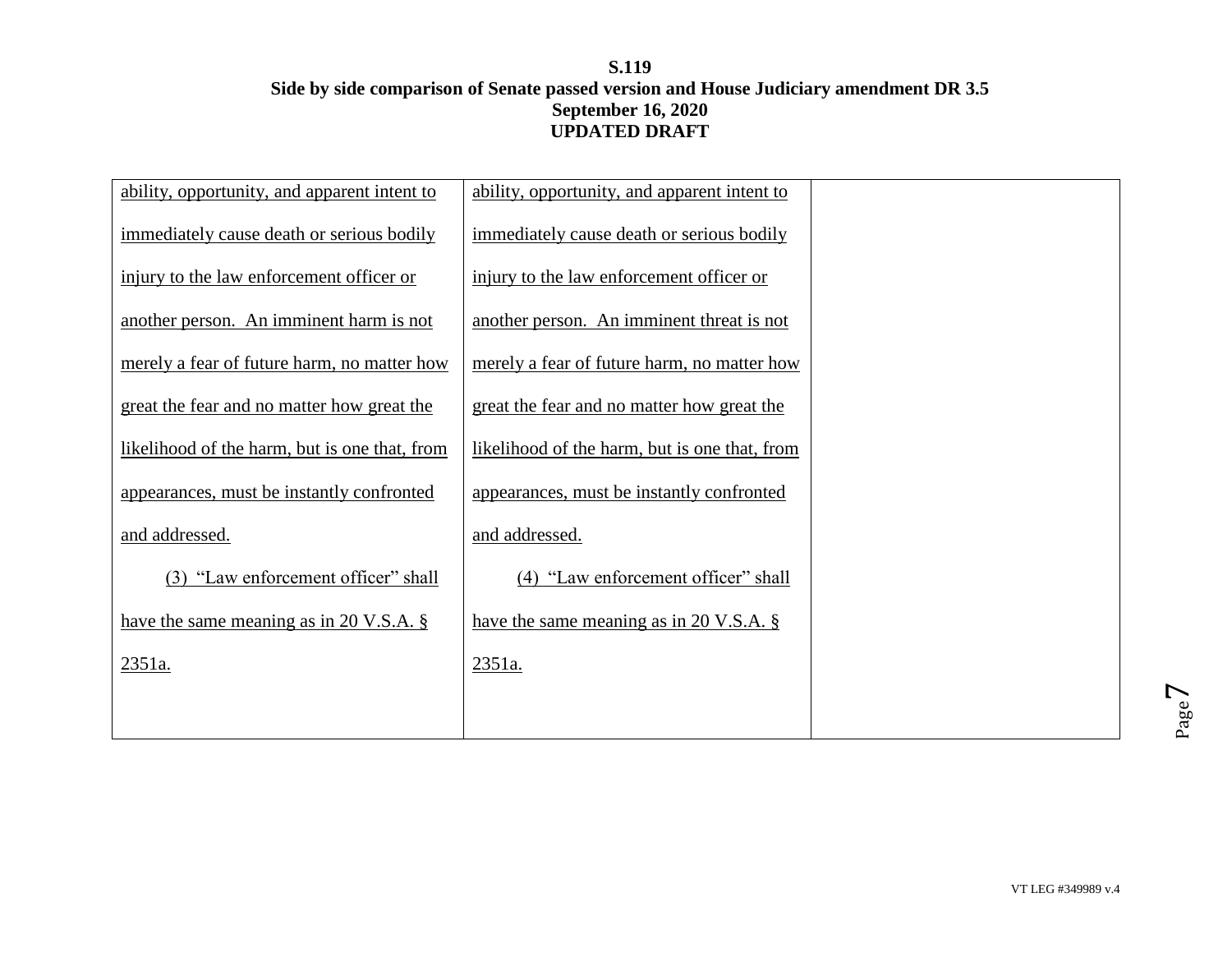| "Prohibited restraint" means the<br>(4)       | (5) "Prohibited restraint" means the         |  |
|-----------------------------------------------|----------------------------------------------|--|
|                                               |                                              |  |
| use of any maneuver on a person that          | use of any maneuver on a person that         |  |
| applies pressure to the neck, throat,         | applies pressure to the neck, throat,        |  |
| windpipe, or carotid artery that may prevent  | windpipe, or carotid artery that <b>may</b>  |  |
| or hinder breathing, reduce intake of air, or | prevents or hinders breathing, reduces       |  |
| impede the flow of blood or oxygen to the     | intake of air, or impedes the flow of blood  |  |
| brain.                                        | or oxygen to the brain.                      |  |
| "Totality of the circumstances"<br>(5)        | (6) "Totality of the circumstances"          |  |
| means all facts known to the law              | means the conduct and decisions of the law   |  |
| enforcement officer at the time, including    | enforcement officer leading up to the use of |  |
| the conduct of the officer and the words and  | force and all facts known to the law         |  |
| conduct of the subject leading up to the use  | enforcement officer at the time, including   |  |
| of deadly force.                              | whether a medical condition, mental          |  |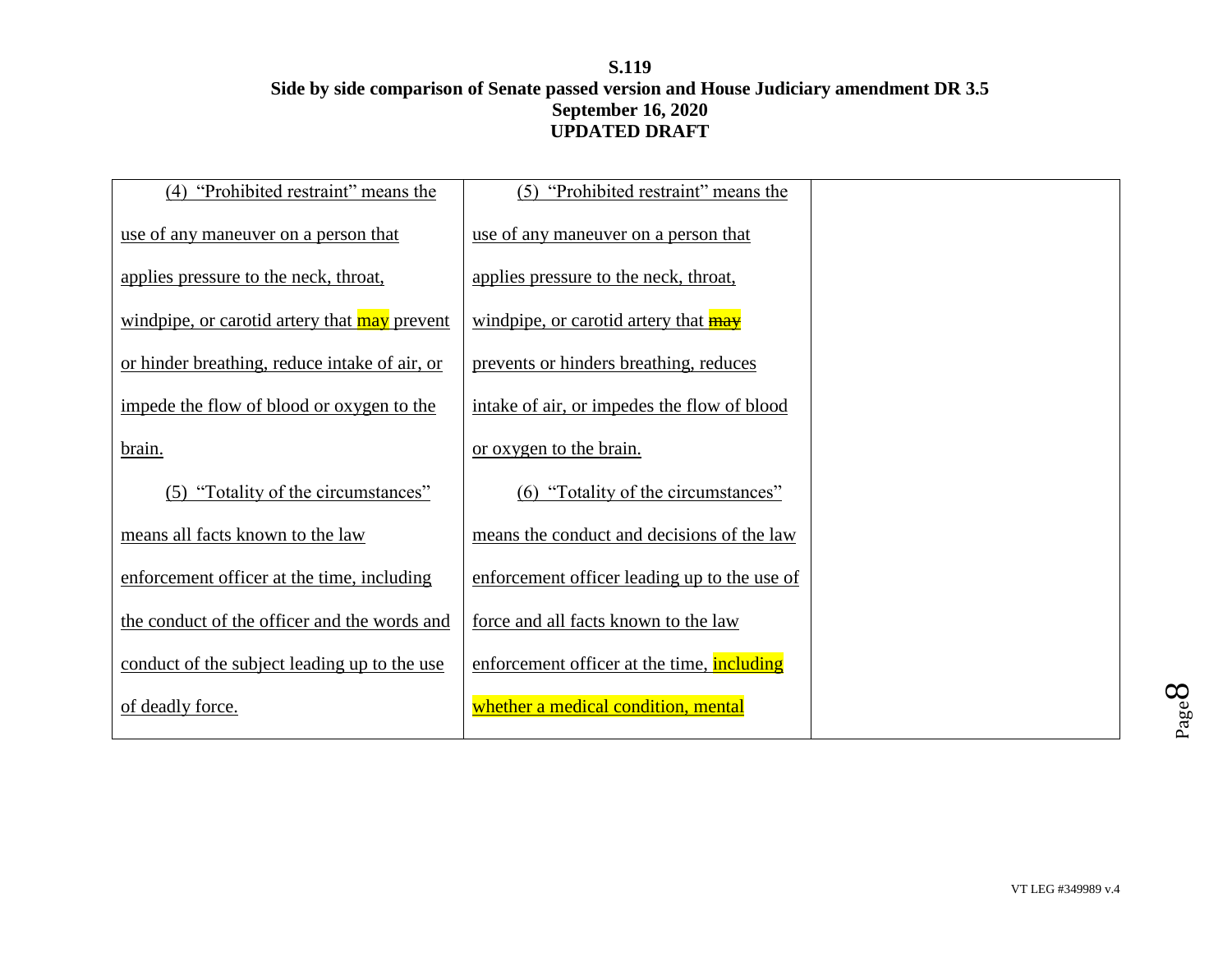|                                                 | impairment, developmental disability,        |  |
|-------------------------------------------------|----------------------------------------------|--|
|                                                 | physical limitation, language barrier, drug  |  |
|                                                 | or alcohol impairment, or other factor       |  |
|                                                 | beyond the subject's control interferes with |  |
|                                                 | the subject's ability to understand or       |  |
|                                                 | comply with law enforcement commands.        |  |
| (b) Statewide policy.                           | (b) Use of force.                            |  |
| The authority to use physical                   | The authority of law enforcement             |  |
| force is a serious responsibility that shall be | to use physical force is a serious           |  |
| exercised judiciously and with respect for      | responsibility that shall be exercised       |  |
| human rights and dignity and for the            | judiciously and with respect for human       |  |
| sanctity of every human life. Every person      | rights and dignity and for the sanctity of   |  |
| has a right to be free from excessive use of    | every human life. Every person has a right   |  |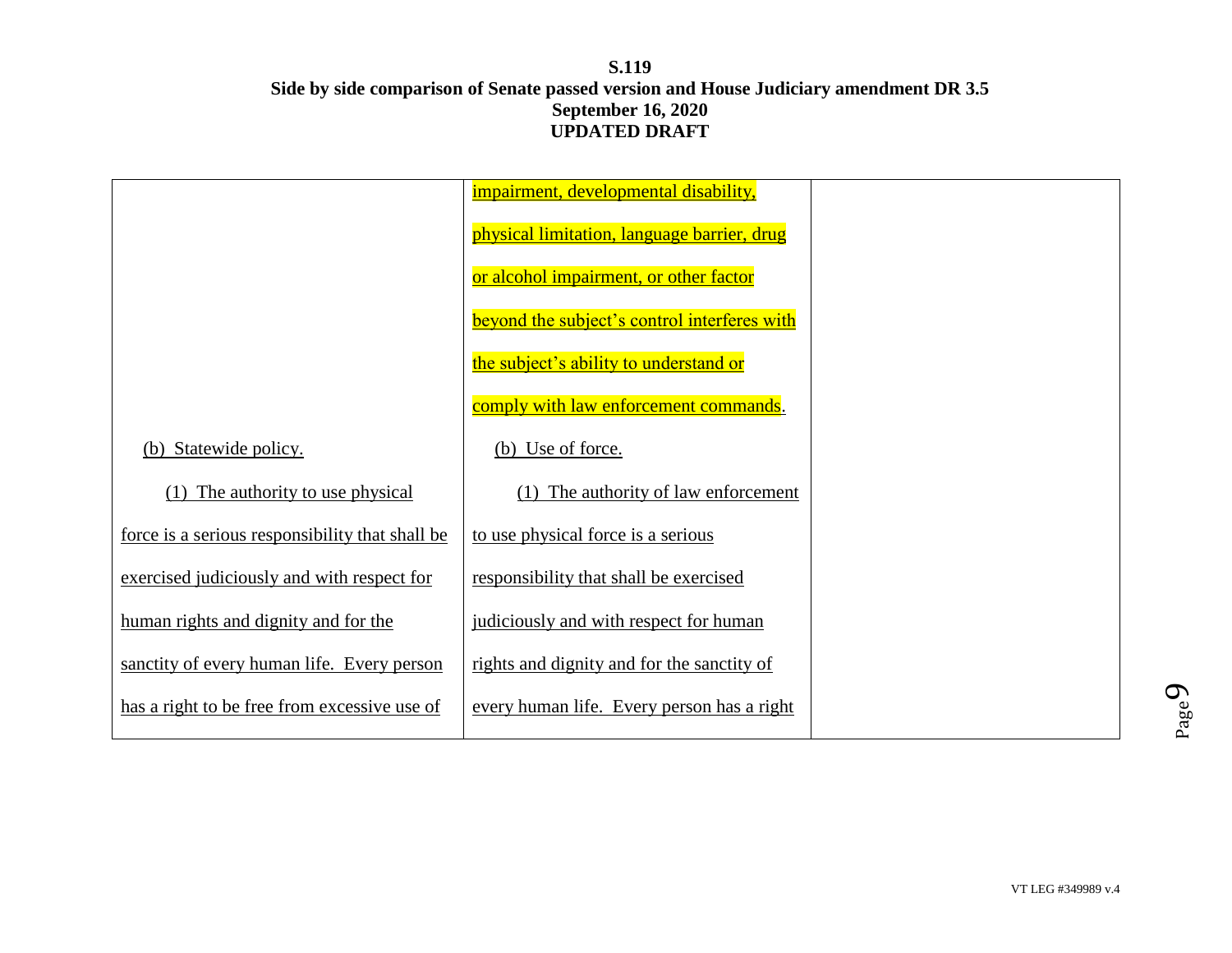| force by officers acting under authority of   | to be free from excessive use of force by     |                                        |
|-----------------------------------------------|-----------------------------------------------|----------------------------------------|
| the State.                                    | officers acting under authority of the State. |                                        |
| (2) Law enforcement officers may              | (2) A law enforcement officer shall           | House language in $(b)(2)$ language is |
| use deadly force only when necessary in       | use only the force objectively reasonable,    | in Senate version $(b)(5)$             |
| defense of human life. In determining         | necessary, and proportional to effect an      |                                        |
| whether deadly force is necessary, officers   | arrest, to prevent escape, or to overcome     |                                        |
| shall evaluate each situation in light of the | resistance of a person the officer has        |                                        |
| particular circumstances of each case and     | reasonable cause to believe has committed     |                                        |
| shall use other available resources and       | a crime, or to achieve any other lawful law   |                                        |
| techniques if reasonably safe and feasible to | enforcement objective.                        |                                        |
| an objectively reasonable officer.            |                                               |                                        |
| The decision by a law<br>(3)                  | $(3)$ The decision by a law                   |                                        |
| enforcement officer to use force shall be     | enforcement officer to use force shall be     |                                        |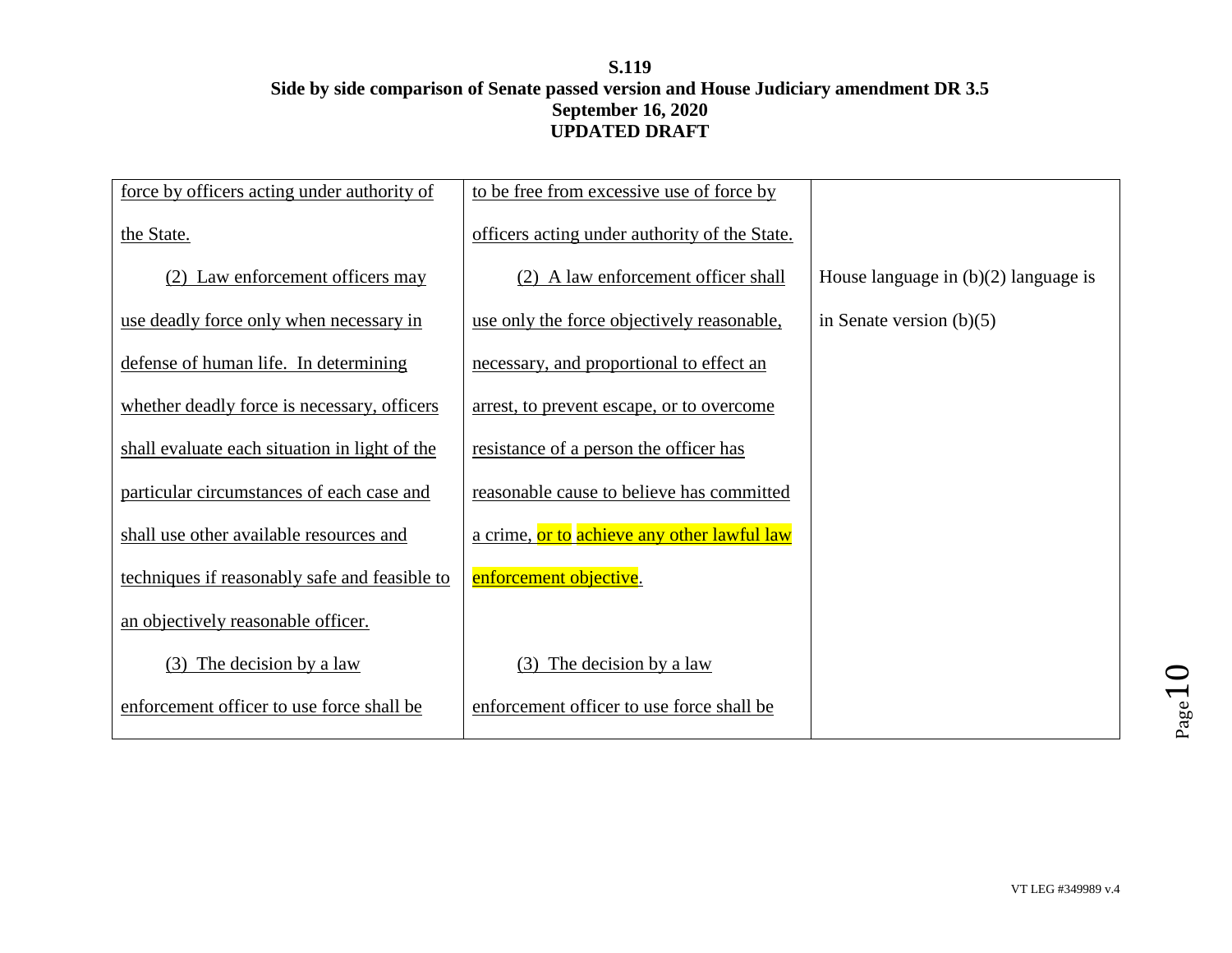| evaluated carefully and thoroughly, in a       | evaluated carefully and thoroughly, in a       |  |
|------------------------------------------------|------------------------------------------------|--|
| manner that reflects the gravity of that       | manner that reflects the gravity of that       |  |
| authority and the serious consequences of      | authority and the serious consequences of      |  |
| the use of force by law enforcement            | the use of force by law enforcement            |  |
| officers, in order to ensure that officers use | officers, in order to ensure that officers use |  |
| force consistent with law and agency           | force consistent with law and with agency      |  |
| policies.                                      | policies.                                      |  |
| $(4)$ The decision by a law                    | (4) Whether the decision by a law              |  |
| enforcement officer to use force shall be      | enforcement officer to use force was           |  |
| evaluated from the perspective of a            | objectively reasonable shall be evaluated      |  |
| reasonable officer in the same situation,      | from the perspective of a reasonable officer   |  |
| based on the totality of the circumstances     | in the same situation, based on the totality   |  |
|                                                | of the circumstances. A law enforcement        |  |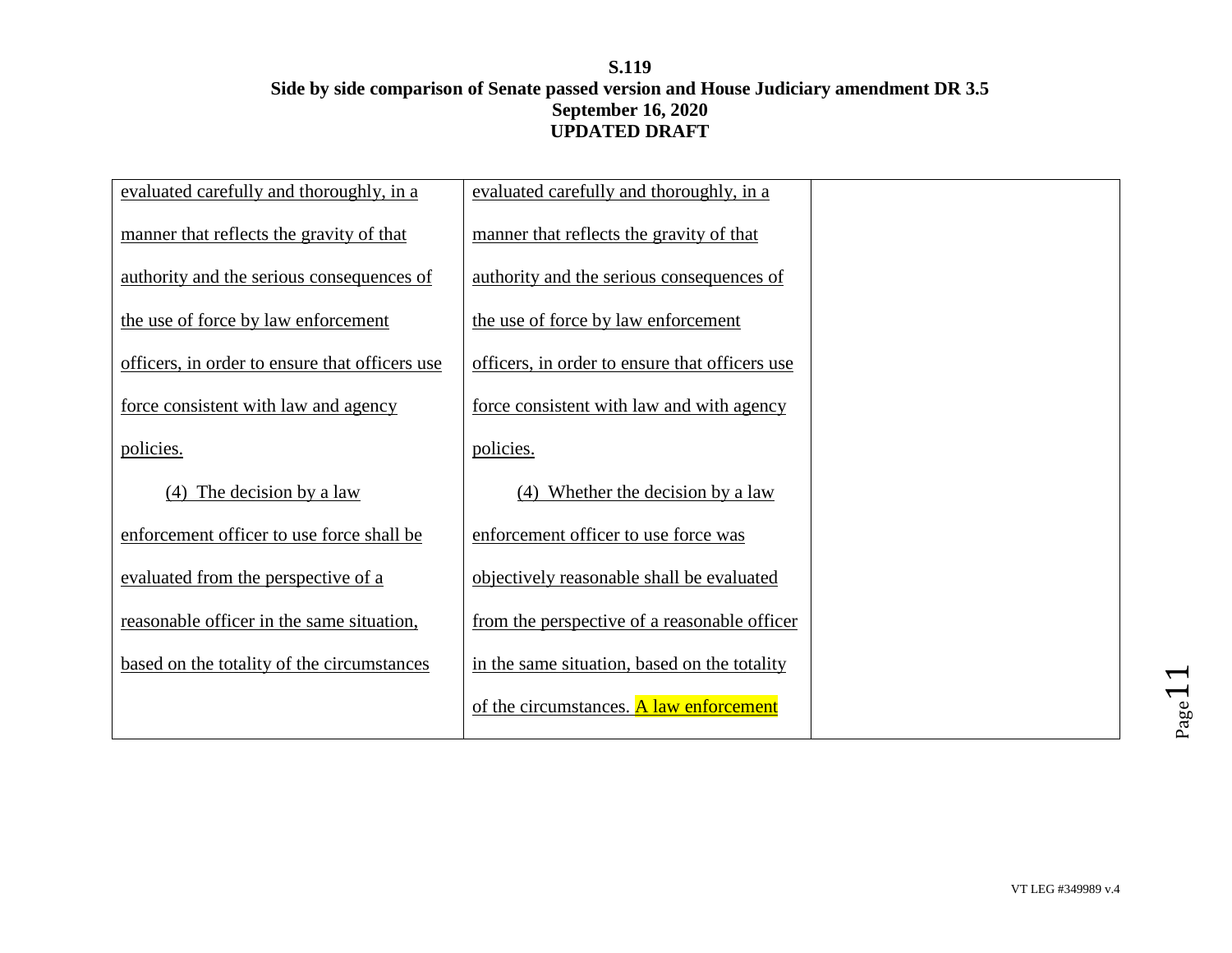| known to or perceived by the officer at the | officer's failure to use feasible and       |                                        |
|---------------------------------------------|---------------------------------------------|----------------------------------------|
| time.                                       | reasonable alternatives to force shall be a |                                        |
|                                             | consideration for whether its use was       |                                        |
|                                             | objectively reasonable.                     |                                        |
|                                             |                                             |                                        |
| (5) Any law enforcement officer who         |                                             |                                        |
| has reasonable cause to believe that the    |                                             | Senate version of $(b)(5)$ is in House |
| person to be arrested has committed a crime |                                             | version $(b)(2)$                       |
| may use proportional force if necessary to  |                                             |                                        |
| effect the arrest, to prevent escape, or to |                                             |                                        |
| overcome resistance.                        |                                             |                                        |
|                                             | (5) A law enforcement officer's             |                                        |
|                                             | failure to take into account a subject's    |                                        |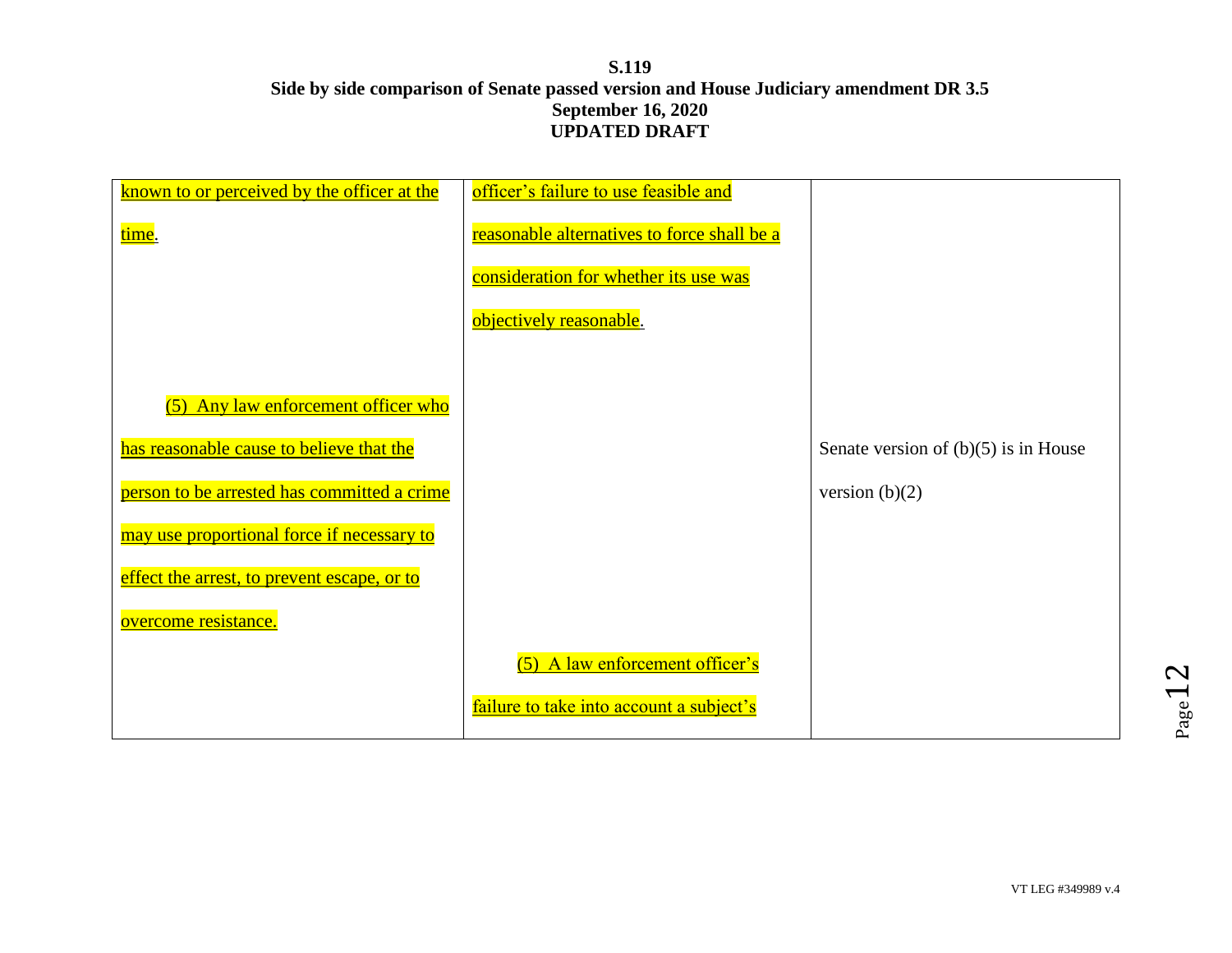| known to the law enforcement officer to       |                                     |
|-----------------------------------------------|-------------------------------------|
| result from a medical condition, mental       |                                     |
| impairment, developmental disability,         |                                     |
| physical limitation, language barrier, drug   |                                     |
| or alcohol impairment, or other factor        |                                     |
| beyond the subject's control shall be a       |                                     |
| consideration in determining whether a law    |                                     |
| enforcement officer's use of force was        |                                     |
| objectively reasonable, necessary, and        |                                     |
| proportional.                                 |                                     |
| (8) A law enforcement officer who             | House version $(b)(8)$ is in Senate |
| makes or attempts to make an arrest need      | version $(c)(4)$                    |
| not retreat or desist from his or her efforts |                                     |
|                                               |                                     |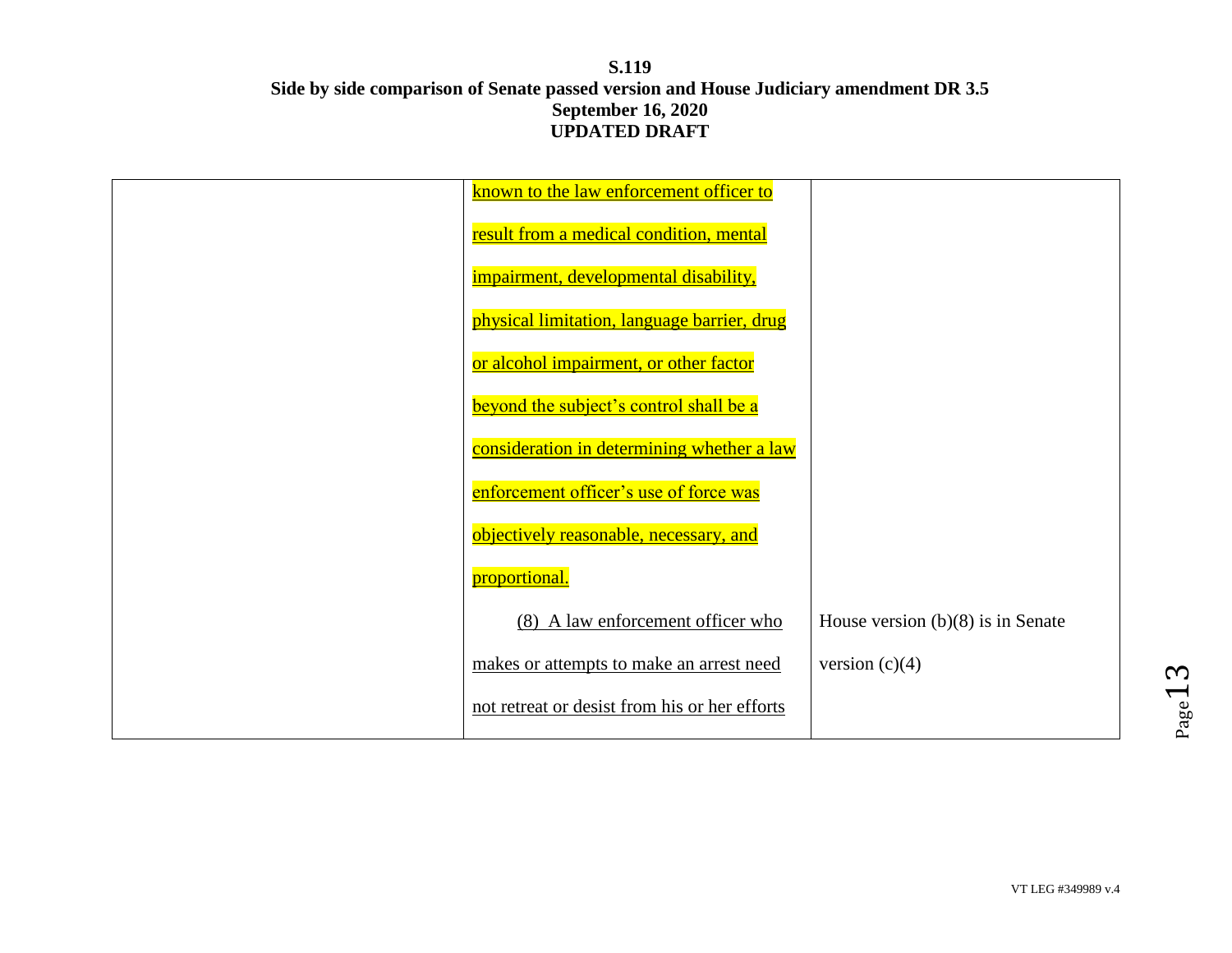|                          | by reason of the resistance or threatened      |  |
|--------------------------|------------------------------------------------|--|
|                          | resistance of the person being arrested. A     |  |
|                          | law enforcement officer shall not be           |  |
|                          | deemed an aggressor or lose the right to       |  |
|                          | self-defense by the use of proportional        |  |
|                          | force if necessary in compliance with          |  |
|                          | subdivision $(b)(2)$ of this section to effect |  |
|                          | the arrest or to prevent escape or to          |  |
|                          | overcome resistance. For the purposes of       |  |
|                          | this subdivision, "retreat" does not mean      |  |
|                          | tactical repositioning or other de-escalation  |  |
|                          | tactics.                                       |  |
| (c) Use of deadly force. | (c) Use of deadly force.                       |  |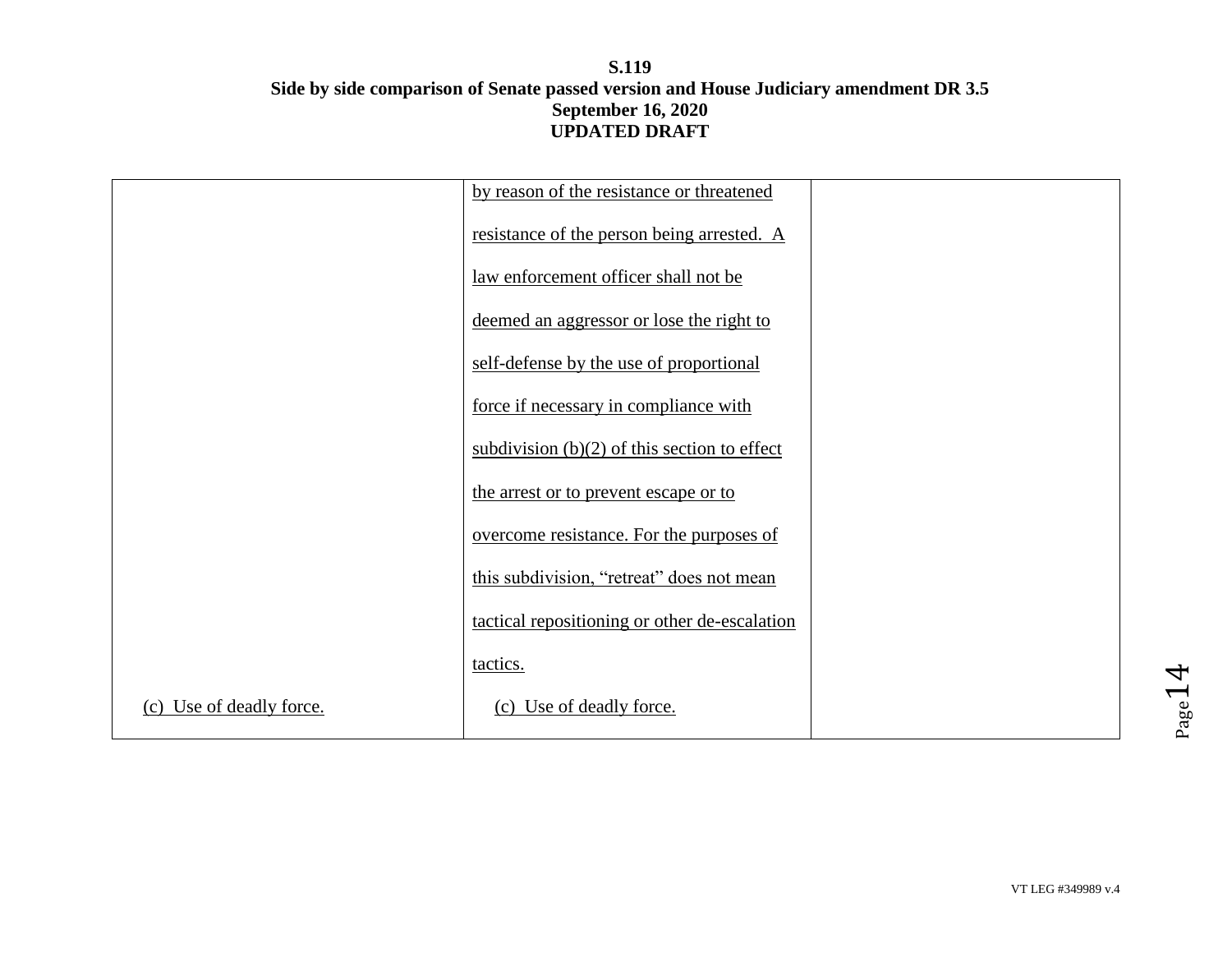| A law enforcement officer is<br>(1)             | $(1)$ A law enforcement officer is            |  |
|-------------------------------------------------|-----------------------------------------------|--|
| justified in using deadly force upon another    | justified in using deadly force upon another  |  |
| person only when the officer reasonably         | person only when, based on the totality of    |  |
| <b>believes</b> , based on the totality of the  | the circumstances, such force is objectively  |  |
| circumstances, that such force is necessary     | reasonable and necessary to:                  |  |
| <u>to:</u>                                      |                                               |  |
| (A) defend against an imminent                  | (A) defend against an imminent                |  |
| threat of death or serious bodily injury to the | threat of death or serious bodily injury to   |  |
| officer or to another person; or                | the officer or to another person; or          |  |
| (B) apprehend a fleeing person for              | (B) apprehend a fleeing person for            |  |
| any felony that threatened or resulted in       | any felony that threatened or resulted in     |  |
| death or serious bodily injury if the officer   | death or serious bodily injury if the officer |  |
| reasonably believes that the person will        | reasonably believes that the person will      |  |
|                                                 |                                               |  |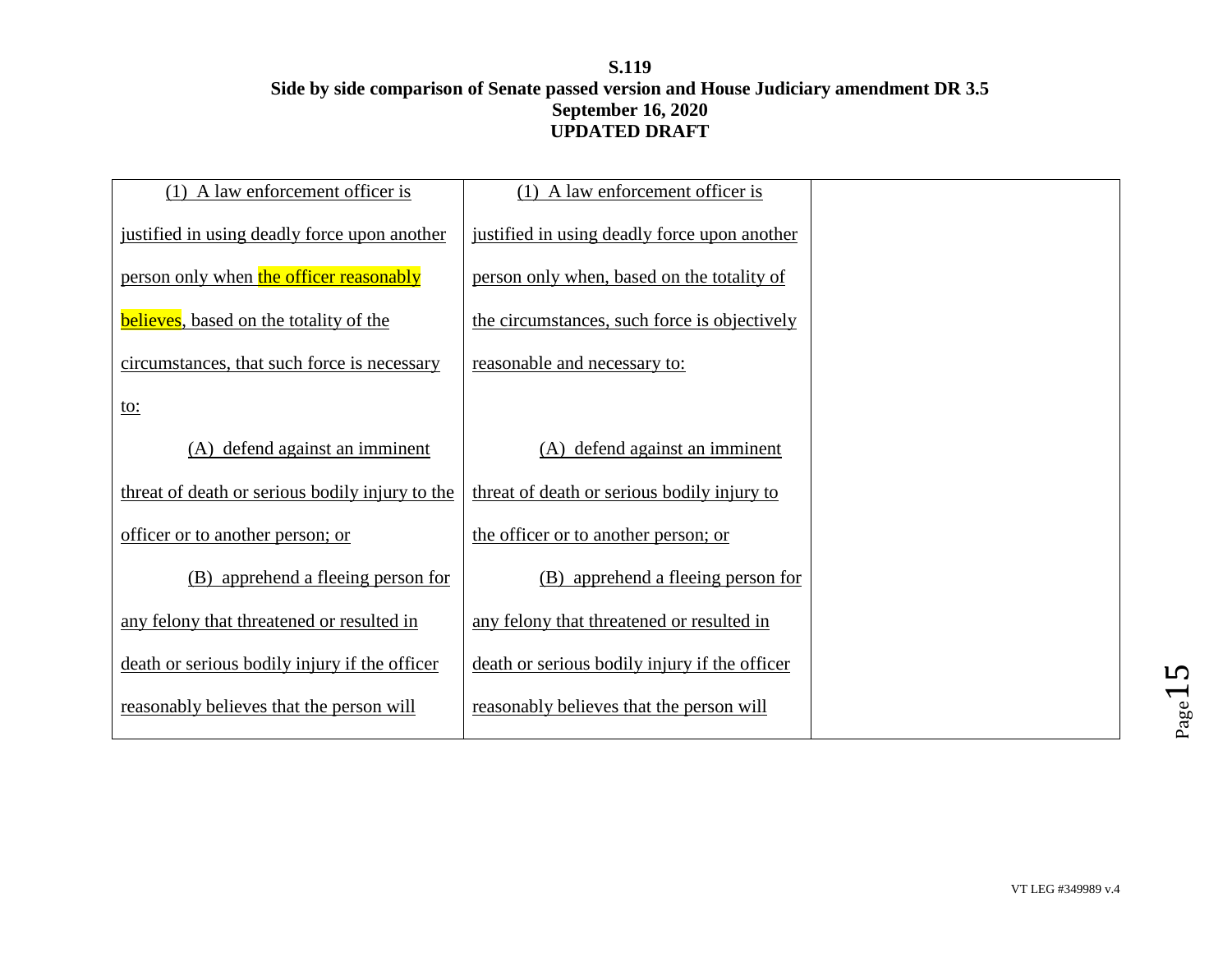| cause death or serious bodily injury to | cause death or serious bodily injury to           |                                     |
|-----------------------------------------|---------------------------------------------------|-------------------------------------|
| another unless immediately apprehended. | another unless immediately apprehended.           |                                     |
|                                         | The use of deadly force is                        |                                     |
|                                         | necessary when, given the totality of the         | Explanation of the word "necessary" |
|                                         | circumstances, an objectively reasonable          | added in House version              |
|                                         | law enforcement officer in the same               |                                     |
|                                         | situation would conclude that there was no        |                                     |
|                                         | reasonable alternative to the use of deadly       |                                     |
|                                         | force that would prevent death or serious         |                                     |
|                                         | <b>bodily injury to the officer or to another</b> |                                     |
|                                         | person.                                           |                                     |
|                                         | (3) A law enforcement officer shall               |                                     |
|                                         | cease the use of deadly force as soon as the      |                                     |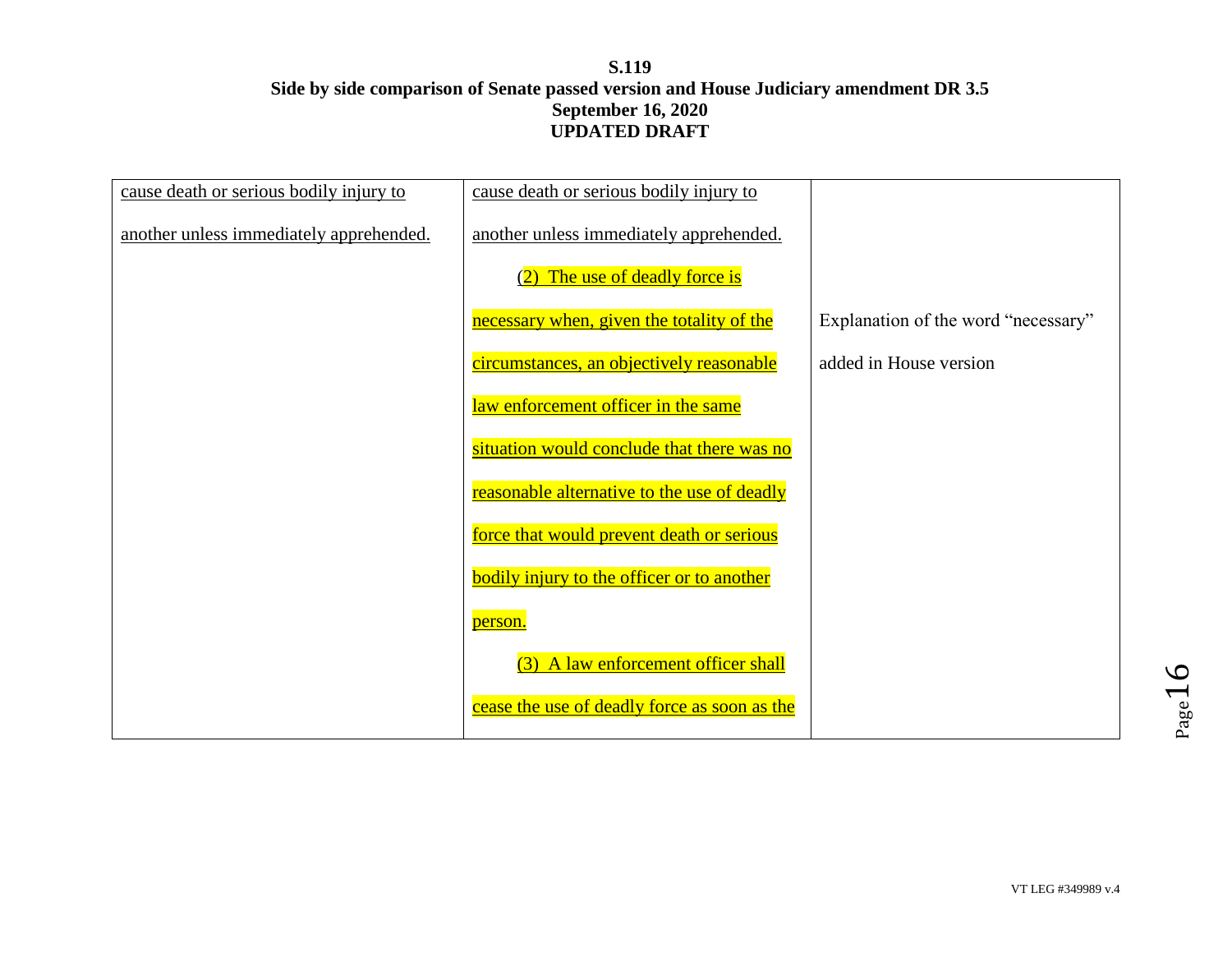|                                                | subject surrenders or no longer poses an       |                                       |
|------------------------------------------------|------------------------------------------------|---------------------------------------|
|                                                | imminent danger of death or serious bodily     |                                       |
|                                                | injury to the officer or to another person.    |                                       |
| When feasible, a law enforcement<br>(2)        | $(4)$ A law enforcement officer shall          | House version swaps order of $(c)(2)$ |
| officer shall, prior to the use of force, make | not use deadly force against a person based    | and $(3)$ in Senate version.          |
| reasonable efforts to identify himself or      | on the danger that person poses to himself     |                                       |
| herself as a law enforcement officer and to    | or herself, if an objectively reasonable       |                                       |
| warn that deadly force may be used.            | officer would believe the person does not      |                                       |
| (3) A law enforcement officer shall            | pose an imminent threat of death or serious    |                                       |
| not use deadly force against a person based    | bodily injury to the law enforcement officer   |                                       |
| on the danger that person poses to himself     | or to another person.                          |                                       |
| or herself, if an objectively reasonable       | $(5)$ When feasible, a law                     |                                       |
| officer would believe the person does not      | enforcement officer shall, prior to the use of |                                       |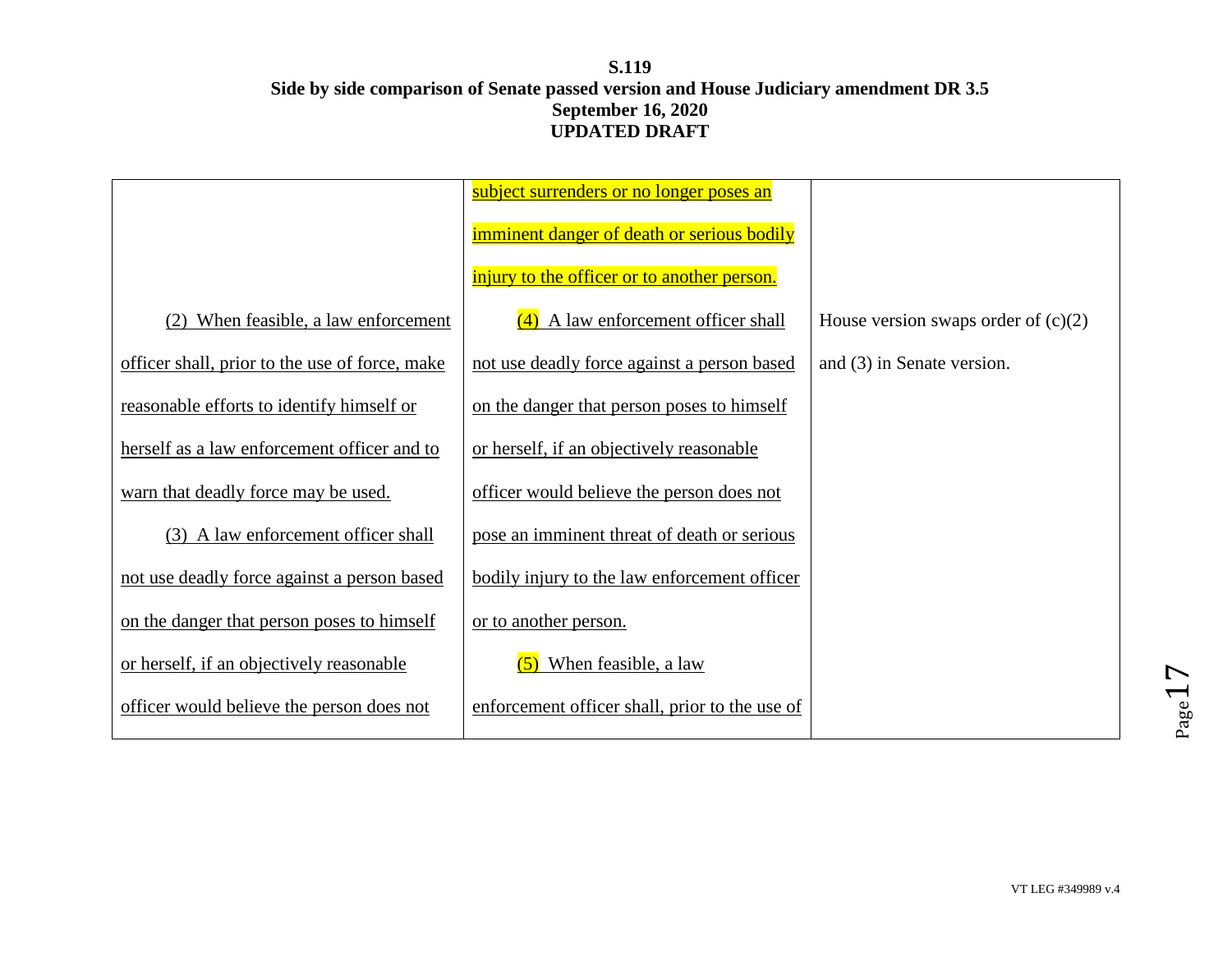| pose an imminent threat of death or serious     | force, make reasonable efforts to identify |                                          |
|-------------------------------------------------|--------------------------------------------|------------------------------------------|
| bodily injury to the law enforcement officer    | himself or herself as a law enforcement    |                                          |
| or to another person.                           | officer and to warn that deadly force may  |                                          |
|                                                 | be used.                                   |                                          |
| (4) A law enforcement officer who               |                                            | Senate $(c)(4)$ is rearranged and placed |
| makes or attempts to make an arrest need        |                                            | in $(b)(8)$ in House version             |
| not retreat or desist from his or her efforts   |                                            |                                          |
| by reason of the resistance or threatened       |                                            |                                          |
| resistance of the person being arrested. A      |                                            |                                          |
| law enforcement officer shall not be deemed     |                                            |                                          |
| an aggressor or lose the right to self-defense  |                                            |                                          |
| by the use of proportional force if necessary   |                                            |                                          |
| in compliance with subdivision $(b)(5)$ of this |                                            |                                          |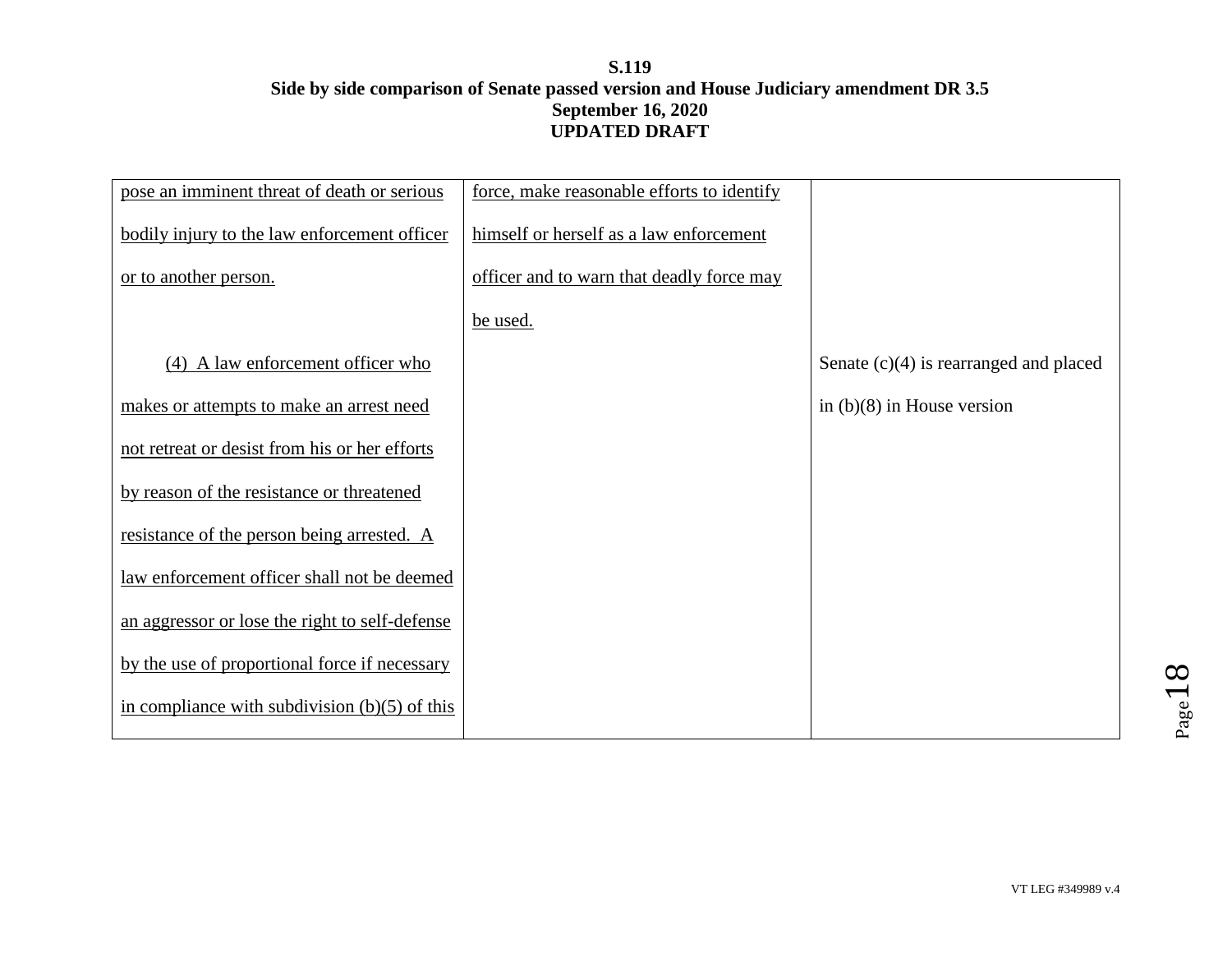| section to effect the arrest or to prevent     |                                              |                                         |
|------------------------------------------------|----------------------------------------------|-----------------------------------------|
| escape or to overcome resistance. For the      |                                              |                                         |
| purposes of this subdivision, "retreat" does   |                                              |                                         |
| not mean tactical repositioning or other de-   |                                              |                                         |
| escalation tactics.                            |                                              |                                         |
| (5) A law enforcement officer shall            | (6) A law enforcement officer shall          | House version breaks $(c)(5)$ in Senate |
| not use a prohibited restraint on a person for | not use a prohibited restraint on a person   | version into two subdivisions           |
| any reason. A law enforcement officer has a    | for any reason.                              |                                         |
| duty to intervene when the officer observes    | (7) A law enforcement officer has a          |                                         |
| another officer using a prohibited restraint   | duty to intervene when the officer observes  |                                         |
| on a person.                                   | another officer using a prohibited restraint |                                         |
|                                                | on a person.                                 |                                         |
|                                                |                                              |                                         |
|                                                |                                              |                                         |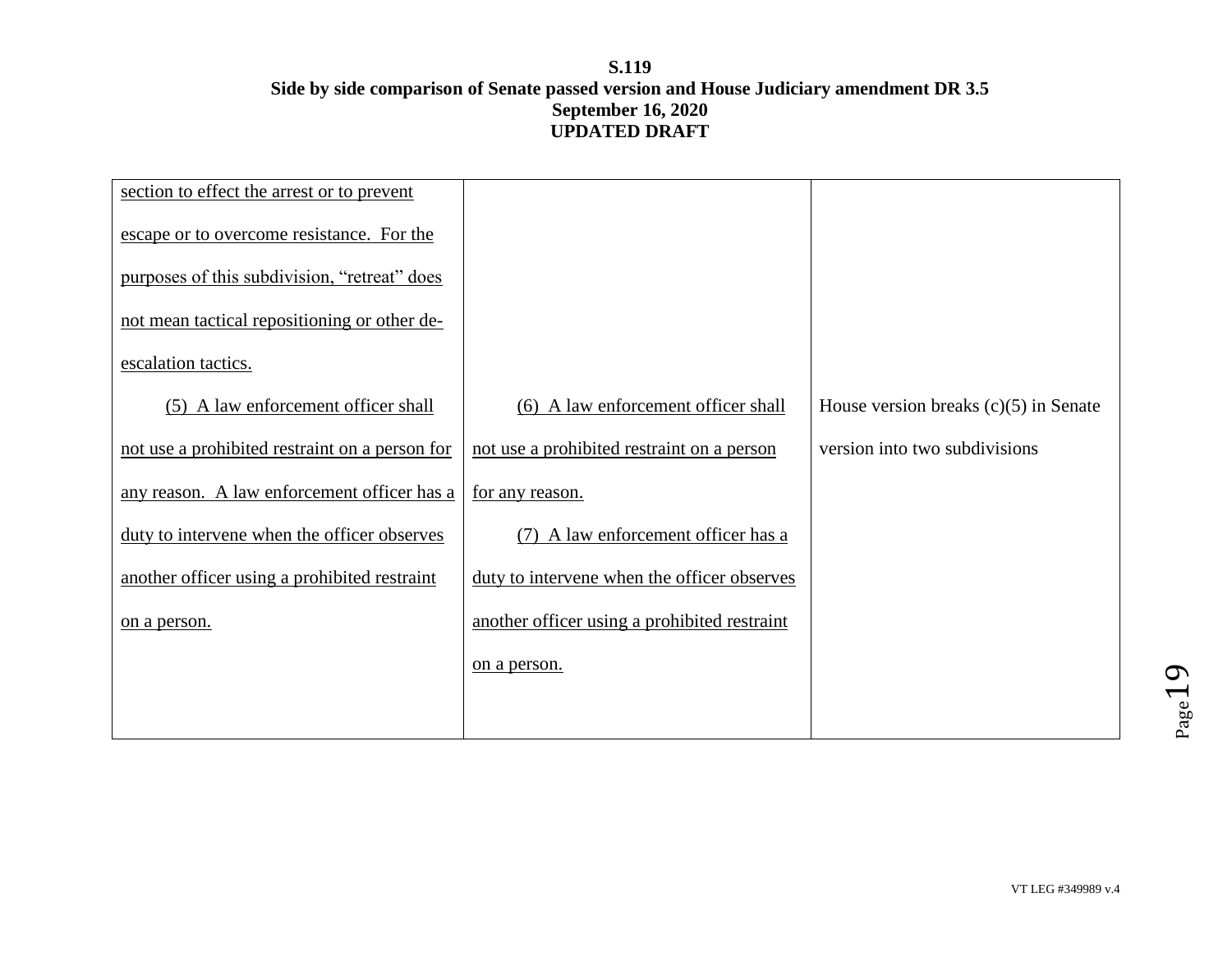|                                   | (8) A law enforcement officer shall                     |                                        |
|-----------------------------------|---------------------------------------------------------|----------------------------------------|
|                                   | not lose the right to self-defense pursuant to          |                                        |
|                                   | common law or a justifiable homicide                    |                                        |
|                                   | defense pursuant to $13 \text{ V.S.A.}$ \$ $2305(3)$ by |                                        |
|                                   | the use of deadly force that is in compliance           |                                        |
|                                   | with subdivisions $(c)(1)-(4)$ of this section.         |                                        |
| [No corresponding Senate section] | Sec. 3. 13 V.S.A. § 1032 is added to read:              |                                        |
|                                   | § 1032. LAW ENFORCEMENT USE OF                          | House version amends the prohibited    |
|                                   | PROHIBITED RESTRAINT                                    | restraint crime from S.219 to change   |
|                                   | (a) As used in this section:                            | the definition of prohibited restraint |
|                                   | (1) "Law enforcement officer" shall                     | (removes "may") and to add language    |
|                                   | have the same meaning as in $20$ V.S.A. §               | regarding when law enforcement may     |
|                                   | 2351a.                                                  |                                        |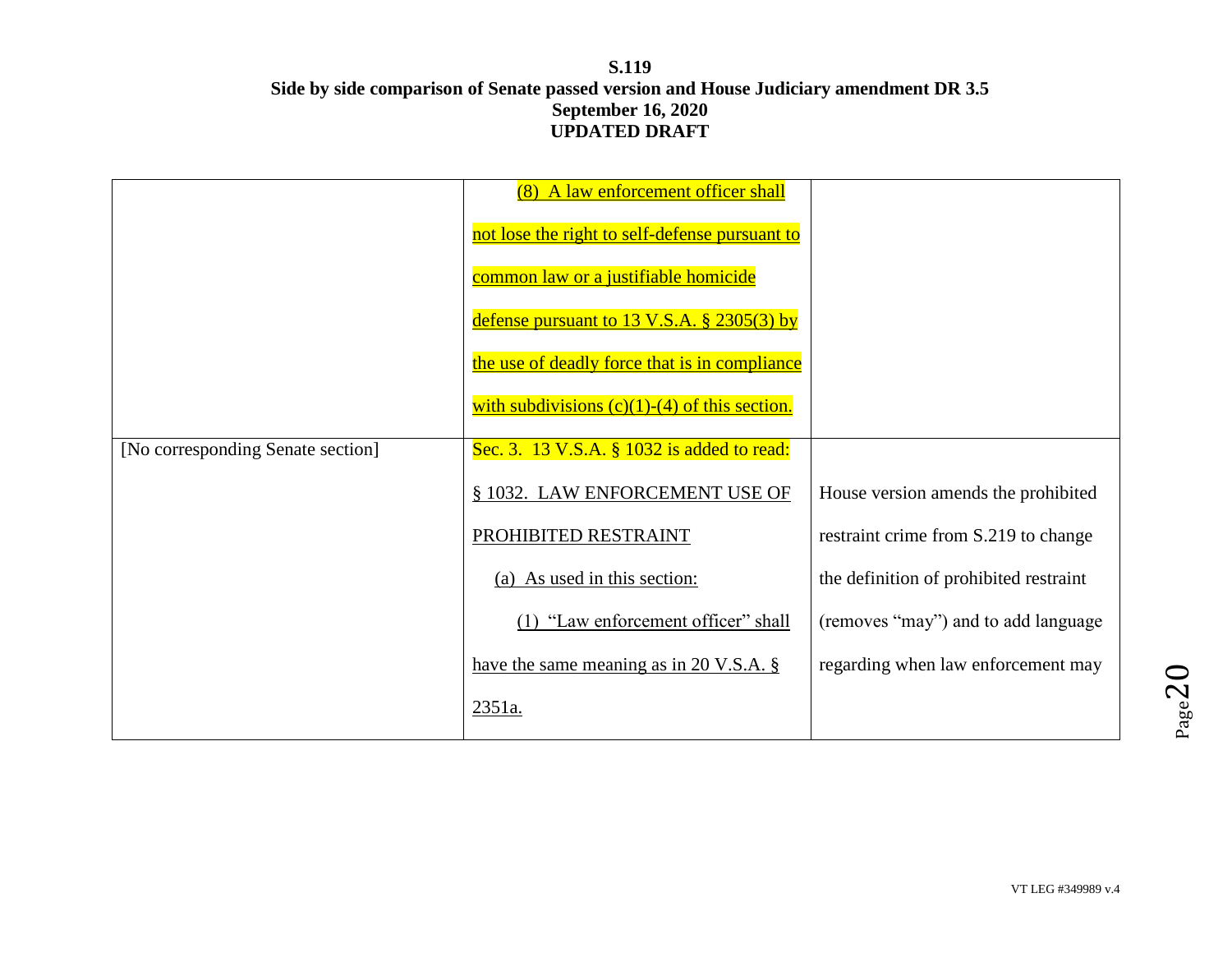| (2) "Prohibited restraint" means the         | be justified in using a prohibited |
|----------------------------------------------|------------------------------------|
| use of any maneuver on a person that         | restraint                          |
| applies pressure to the neck, throat,        |                                    |
| windpipe, or carotid artery that prevents or |                                    |
| hinders breathing, reduces intake of air, or |                                    |
| impedes the flow of blood or oxygen to the   |                                    |
| brain.                                       |                                    |
| "Serious bodily injury" shall have<br>(3)    |                                    |
| the same meaning as in section 1021 of this  |                                    |
| title.                                       |                                    |
| (b) A law enforcement officer acting in      |                                    |
| the officer's capacity as law enforcement    |                                    |
| who employs a prohibited restraint on a      |                                    |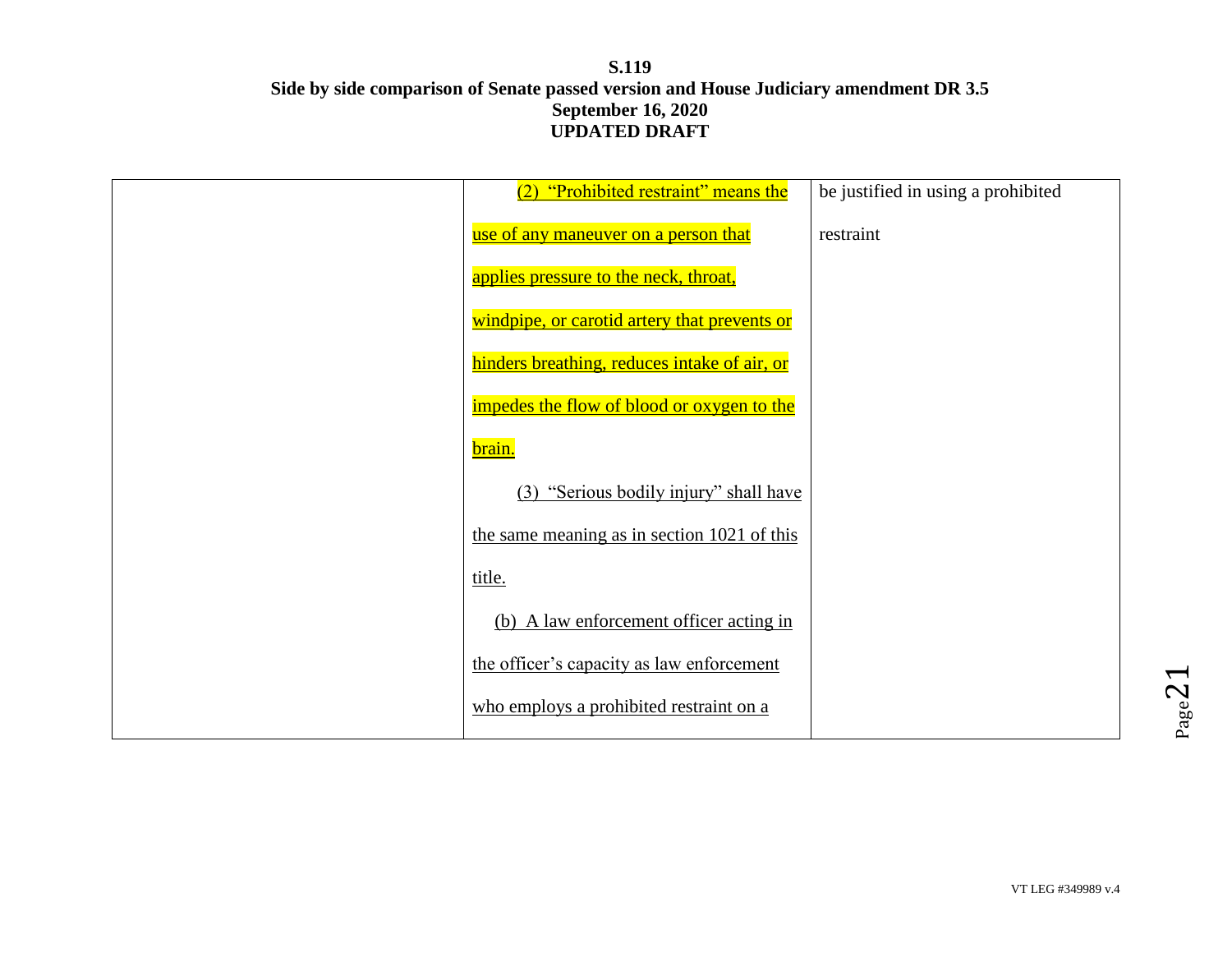| person that causes serious bodily injury to  |  |
|----------------------------------------------|--|
| or death of the person shall be imprisoned   |  |
| for not more than 20 years or fined not      |  |
| more than \$50,000.00, or both.              |  |
| (c) A law enforcement officer acting in      |  |
| the officer's capacity as law enforcement    |  |
| may use a prohibited restraint if the use of |  |
| deadly force is justified pursuant to 20     |  |
| V.S.A. § 2368. A law enforcement officer     |  |
| is not justified in continuing the use of a  |  |
| prohibited restraint when there is no longer |  |
| an objectively reasonable belief that the    |  |
| person subjected to the restraint continues  |  |
|                                              |  |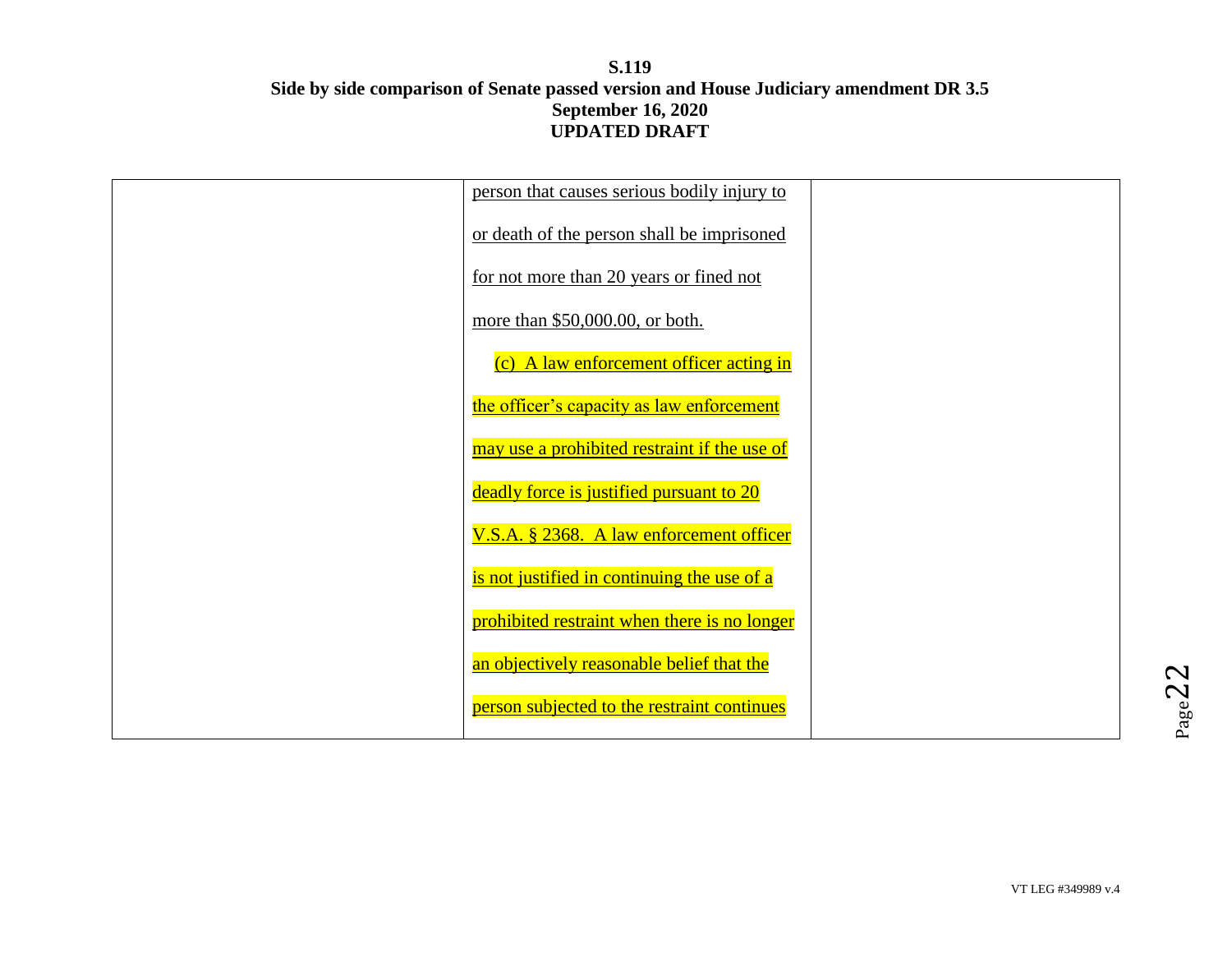|                                   | to pose an imminent danger of death or       |                                     |
|-----------------------------------|----------------------------------------------|-------------------------------------|
|                                   | serious bodily injury to the officer or to   |                                     |
|                                   | another person.                              |                                     |
| [No corresponding Senate section] | Sec. 4. 20 V.S.A. $\S$ 2401 is amended to    |                                     |
|                                   | read:                                        | House version amends the definition |
|                                   | § 2401. DEFINITIONS                          | of prohibited restraint that S.219  |
|                                   | As used in this subchapter:                  | added to the unprofessional conduct |
|                                   | * * *                                        | chapter of title 20. Amends the     |
|                                   | "Prohibited restraint" means the<br>(7)      | definition in the same way the      |
|                                   | use of any maneuver on a person that         | definition is amended in the new    |
|                                   | applies pressure to the neck, throat,        | prohibited restraint crime.         |
|                                   | windpipe, or carotid artery that may prevent |                                     |
|                                   | or hinder prevents or hinders breathing,     |                                     |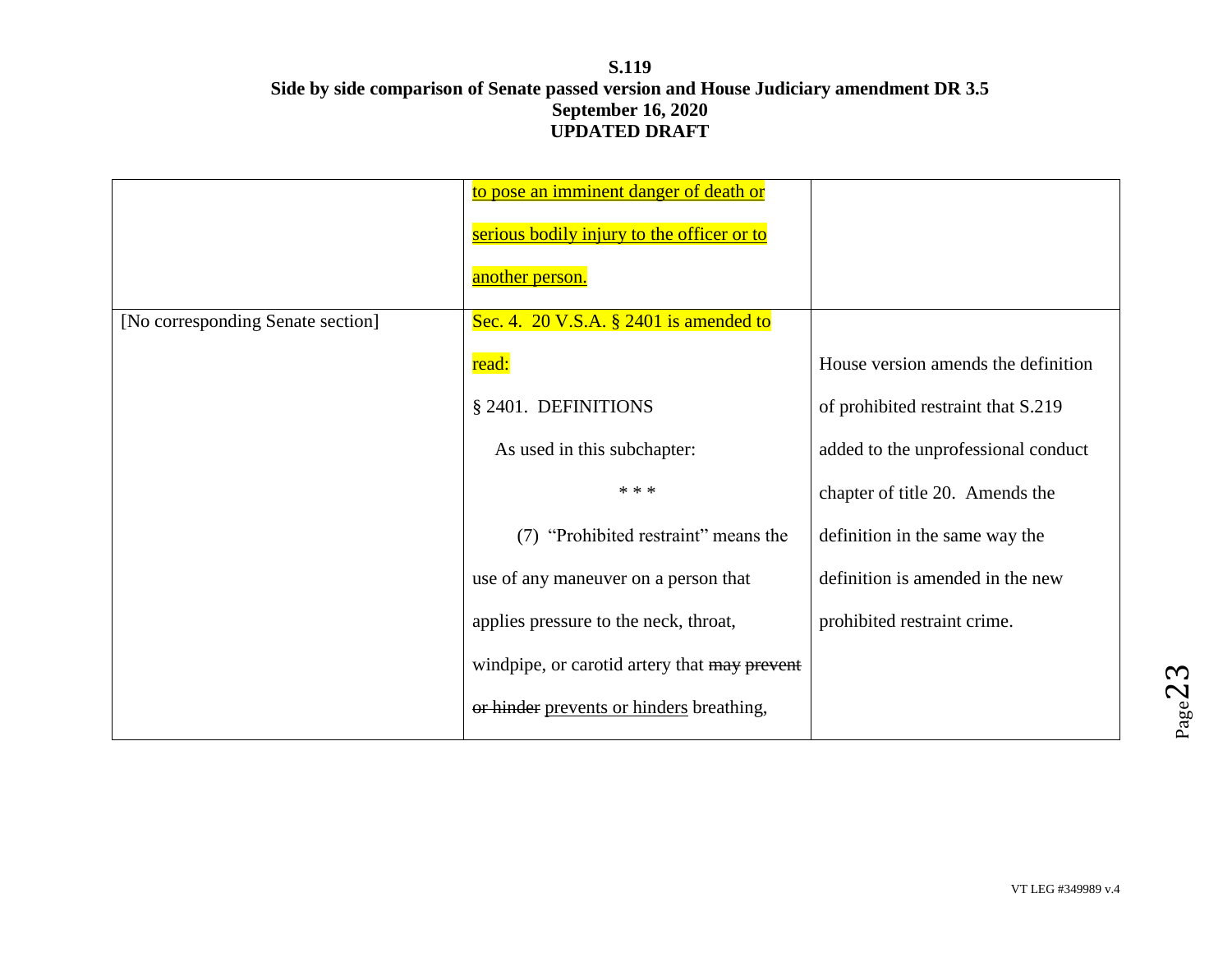|                                   | reduce reduces intake of air, or impede                |  |
|-----------------------------------|--------------------------------------------------------|--|
|                                   | impedes the flow of blood or oxygen to the             |  |
|                                   | brain.                                                 |  |
| [No corresponding Senate version] | Sec. 5. 13 V.S.A. § 2305 is amended to                 |  |
|                                   | read:                                                  |  |
|                                   | § 2305. JUSTIFIABLE HOMICIDE                           |  |
|                                   | If a person kills or wounds another under              |  |
|                                   | any of the circumstances enumerated                    |  |
|                                   | below, he or she shall be guiltless:                   |  |
|                                   | (1) in the just and necessary defense                  |  |
|                                   | of his or her the person's own life or the life        |  |
|                                   | of his or her husband, wife the person's               |  |
|                                   | spouse, parent, child, <b>brother, sister</b> sibling, |  |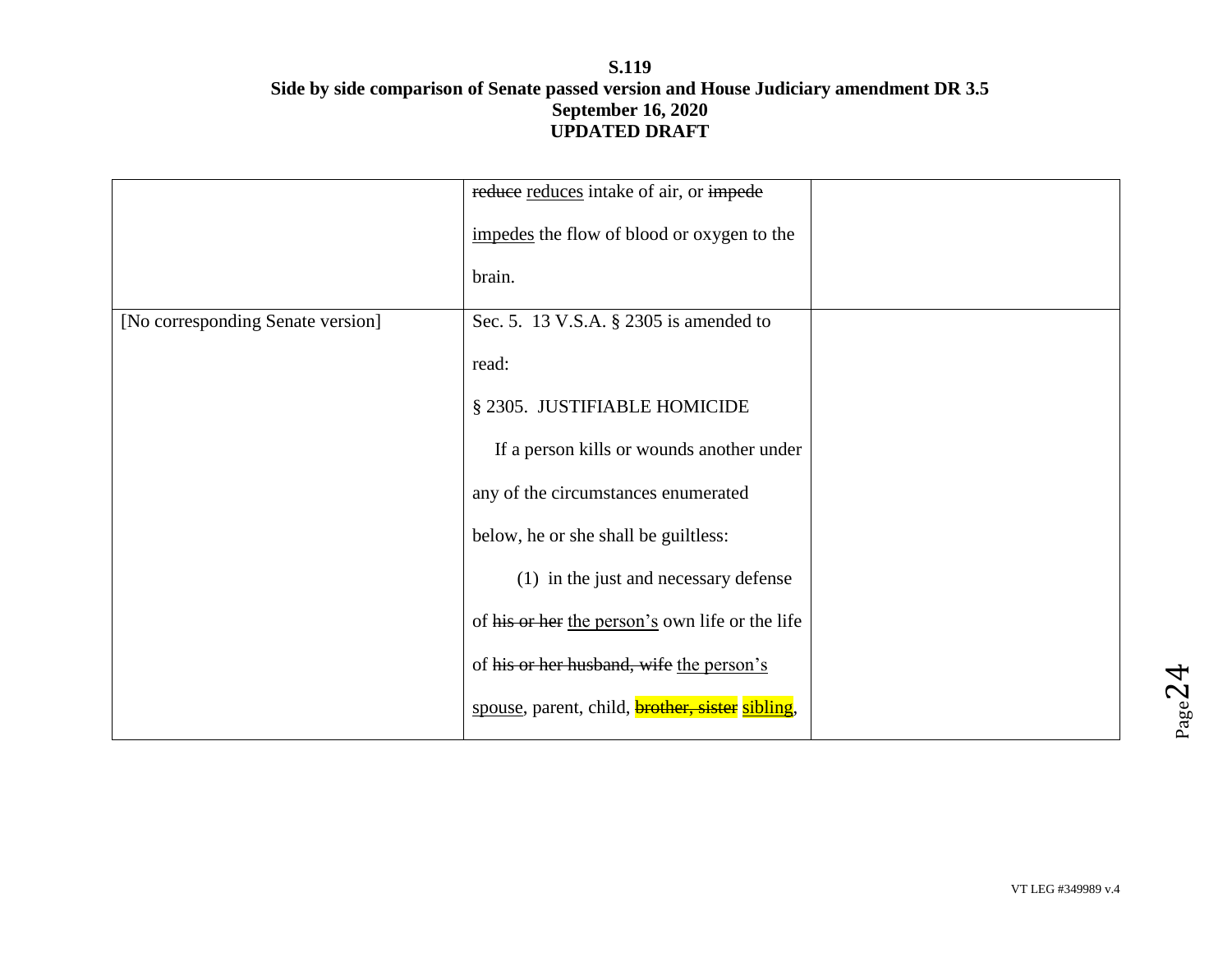| master, mistress, servant, guardian, or    |  |
|--------------------------------------------|--|
| ward; or                                   |  |
| (2) in the <u>forceful</u> or violent      |  |
| suppression of a person attempting to      |  |
| commit murder, sexual assault, aggravated  |  |
| sexual assault, burglary, or robbery, with |  |
| force or violence; or                      |  |
| $(3)$ in the case of a eivil officer; or a |  |
| military officer or private soldier when   |  |
| lawfully called out to suppress riot or    |  |
| rebellion, or to prevent or suppress       |  |
| invasion, or to assist in serving legal    |  |
| process, in suppressing opposition against |  |
|                                            |  |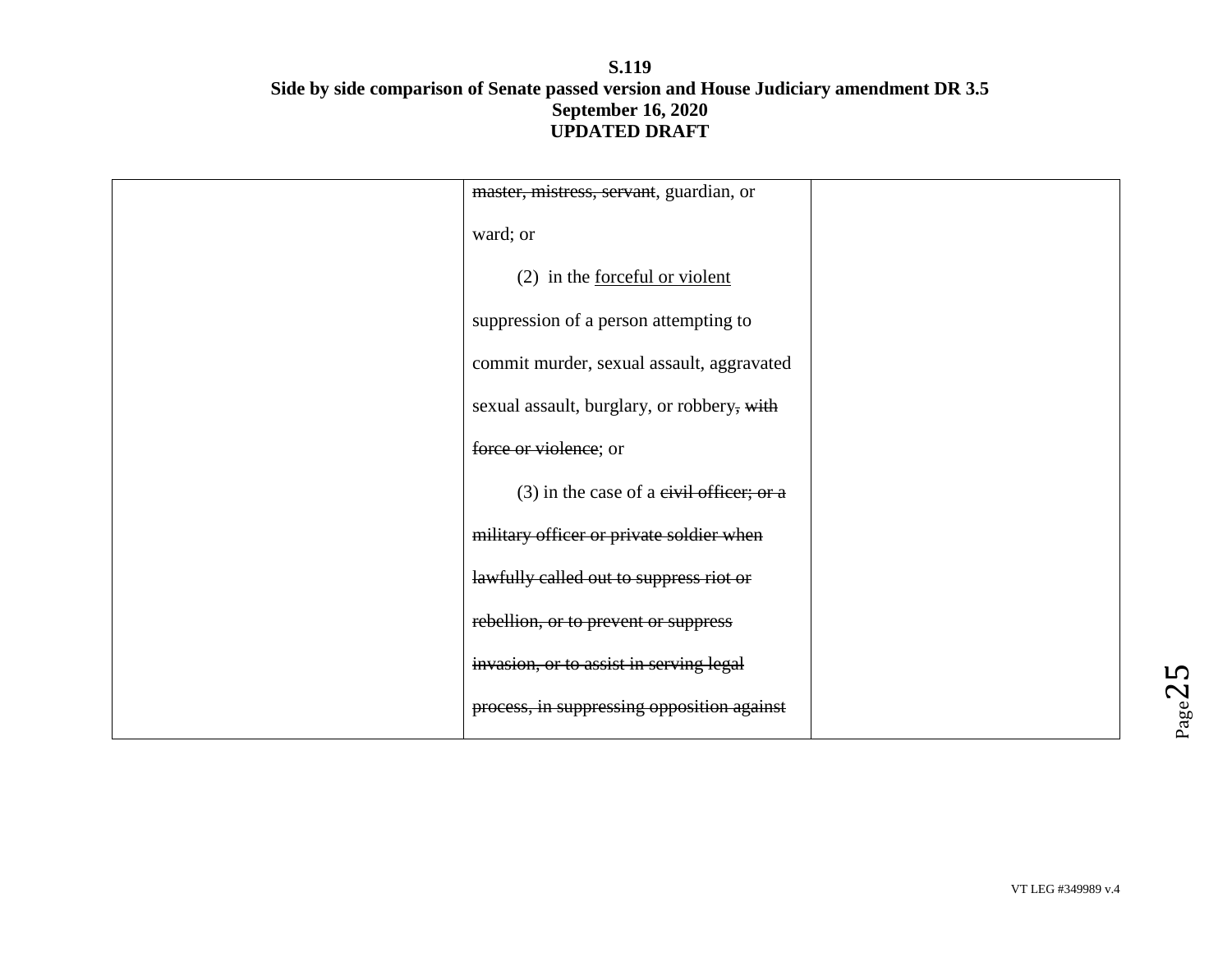|                                   | him or her in the just and necessary                  |                                       |
|-----------------------------------|-------------------------------------------------------|---------------------------------------|
|                                   | discharge of his or her duty law                      |                                       |
|                                   | enforcement officer as defined in 20 V.S.A.           |                                       |
|                                   | $\S$ 2351(a) using force or deadly force in           |                                       |
|                                   | compliance with 20 V.S.A. $\S$ 2368.                  |                                       |
| [No corresponding Senate section] | Sec. 6. 2020 Acts and Resolves No. 147,               | House version repeals the future      |
|                                   | Sec. 9 is amended to read:                            | repeals of the prohibited restraint   |
|                                   | Sec. 9. REPEALS                                       | crime and the justifiable homicide    |
|                                   | (a) $13 \text{ V.S.A. }$ \$ 1032 (law enforcement use | statute from S.219 since the House    |
|                                   | of prohibited restraint) is repealed on July          | version amends both those sections of |
|                                   | $1,2021.$ [Repealed.]                                 | law.                                  |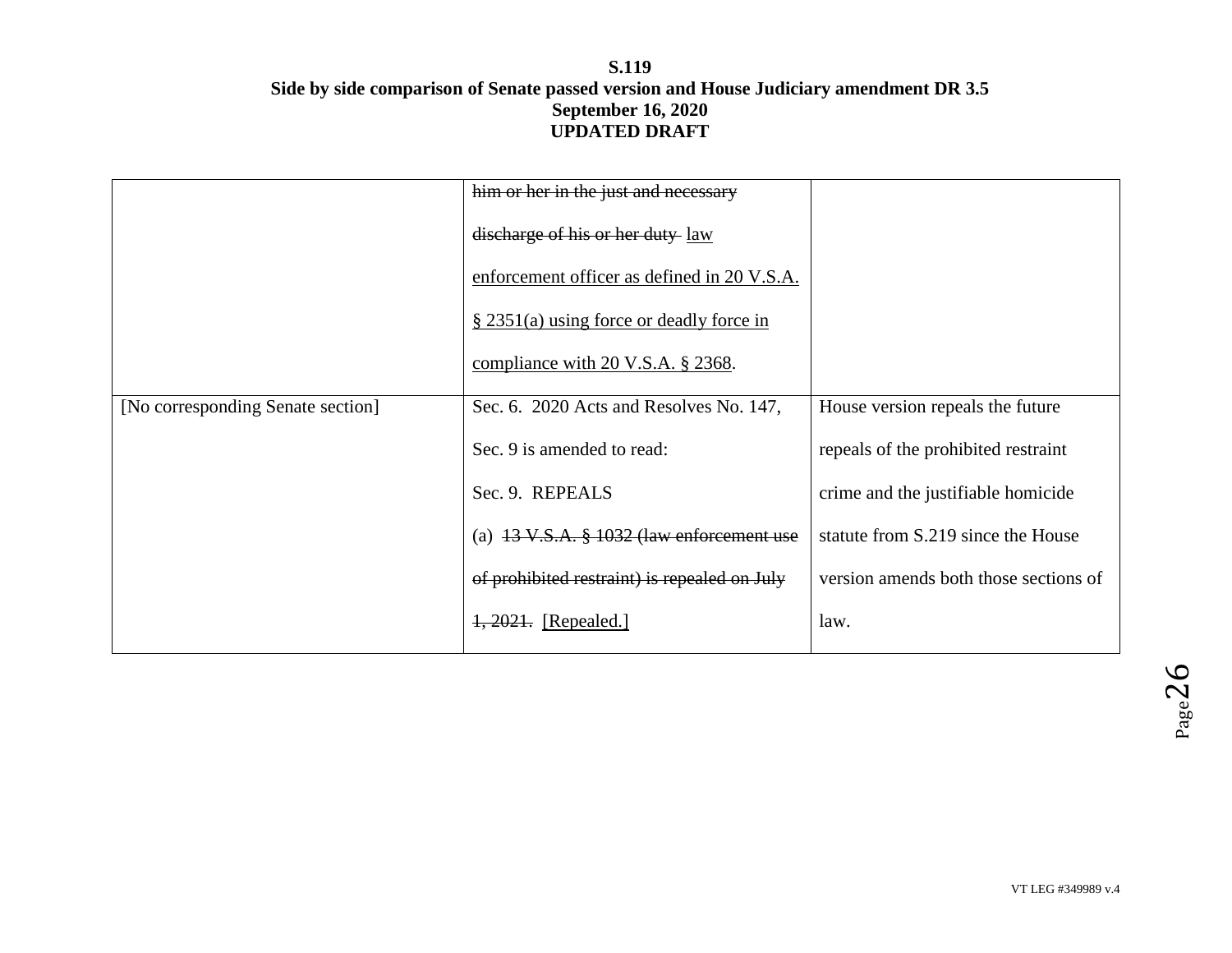|                                      | (b) $-13 \text{ V.S.A. }$ $\frac{8}{9}$ $2305(3)$ (justifiable |                                    |
|--------------------------------------|----------------------------------------------------------------|------------------------------------|
|                                      | homicide) is repealed on July 1, 2021.                         |                                    |
|                                      | [Repealed.]                                                    |                                    |
| [No corresponding section in Senate] | Sec. 7. REPEAL                                                 | House version repeals prohibited   |
| version]                             | Acts and Resolves No. 147, Sec. 6 (law)                        | restraint crime from S.219 and     |
|                                      | enforcement use of prohibited restraint) is                    | reenacts it with the changes noted |
|                                      | repealed.                                                      | above.                             |